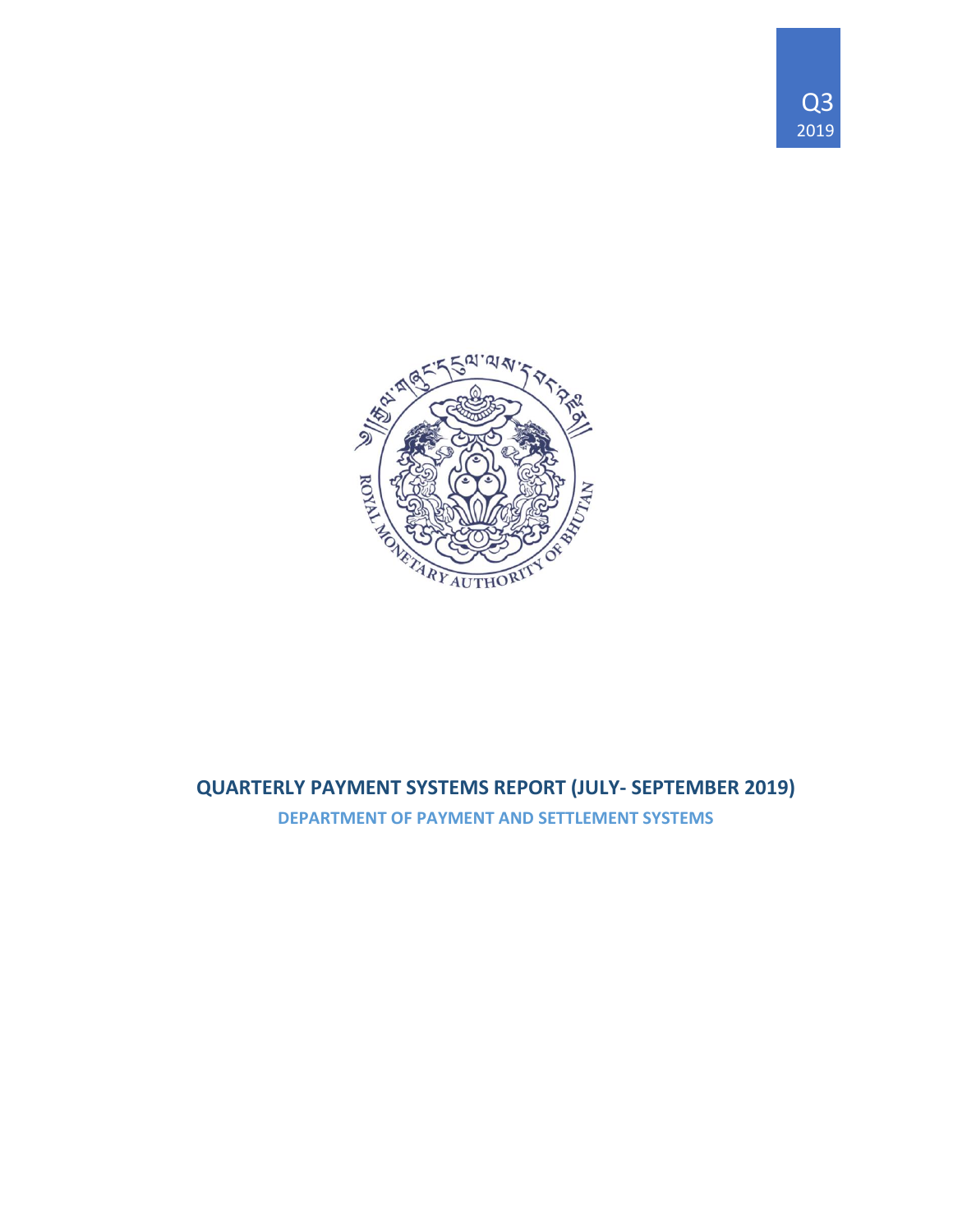# **PREFACE**

The RMA Act of Bhutan 2010 under section 8 (b, c) mandates the Department of Payment and Settlement System (DPSS), "to promote, supervise and, if necessary, operate national and international payment and settlement system including Electronic Transfer of Funds by financial institutions, other entities and individuals". As per the regulations, a payment system shall mean *a system that enables payments to be affected between a payer and a beneficiary, involving a clearing, payment or settlement service, on a gross settlement- real time transfer or a net deferred settlement basis.*

In order to present a comprehensive review of trends in the payment instruments operated by the RMA and the commercial banks, the Department of Payment and Settlement Systems has taken the initiative to publish the Payment System Report (PSR) quarterly and annually.

This Quarterly PSR contains statistical updates on payment systems transactions for the Third Quarter (Q3), 2019, and includes comprehensive data on interbank and on-us transactions; SWIFT and e-money transactions. Additionally, the report contains a summary of payment system developments and highlight initiatives undertaken by the RMA during the reporting quarter period. The source of all interbank transactions is from the RMA database and on-us transactions from member banks, and do not in any way reflect or represent the views and policies of DPSS.

We would like to extend our sincere appreciation to all valued contributors from the commercial banks for providing timely monthly reports.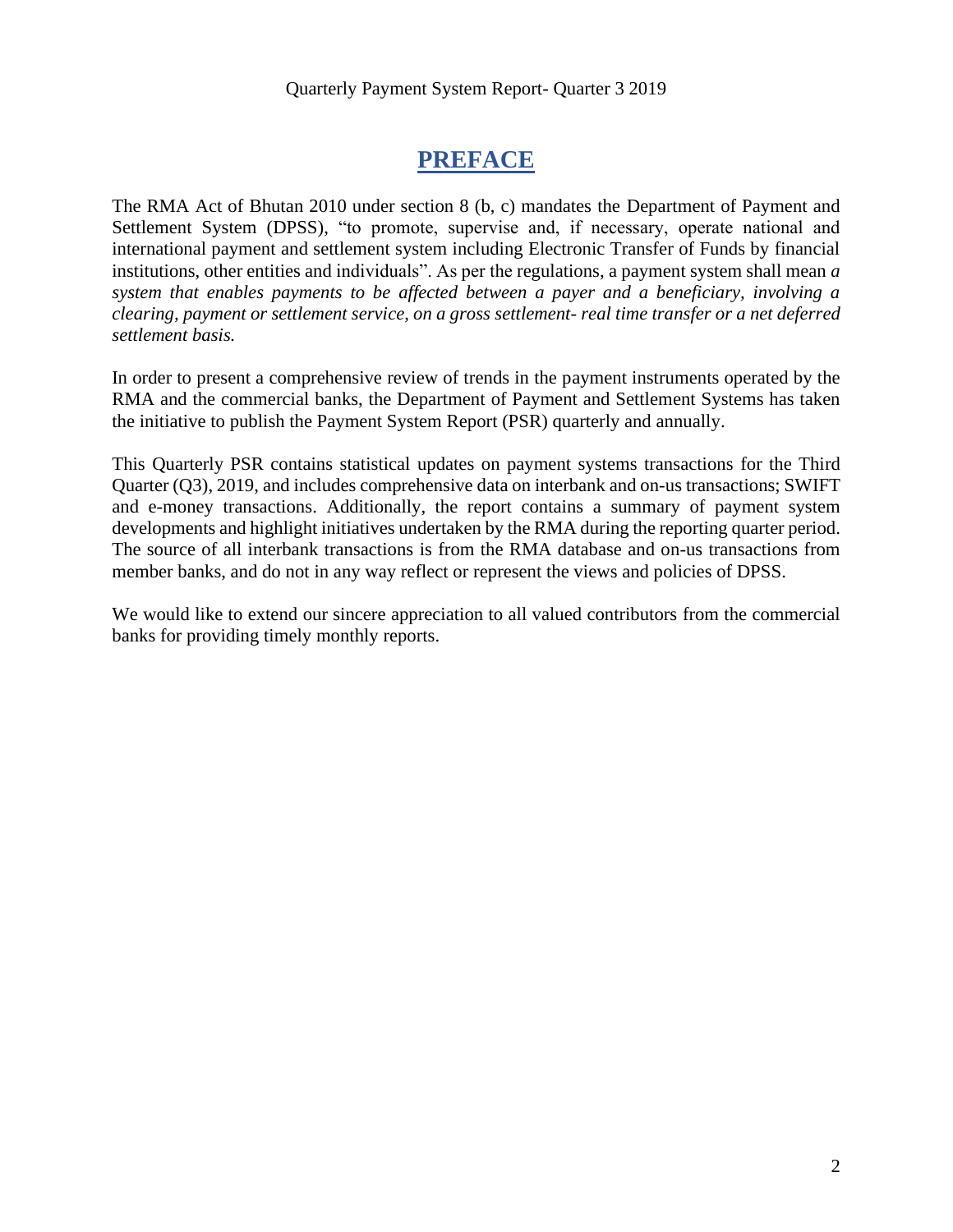### **1. Overview**

1. There has been steady growth in the volume of overall payment instruments including in the third Quarter (Q3) of 2019 on all modes of instruments viz. Paper-based, Mobile & Internet, Electronic, Card, and Wallet.



**Figure 1: Payment Instrument Performance- Volume (in thousands)**

2. The Table 1 below provides the statistical information on various payment instruments from 1<sup>st</sup> quarter of 2018 to 3rd quarter ending 30 September 2019.

|              |                   |            | 2018           |           |                        |           | 2019           |           | Percentage<br><b>Change</b> | <b>Proportion</b> |
|--------------|-------------------|------------|----------------|-----------|------------------------|-----------|----------------|-----------|-----------------------------|-------------------|
| SI. No       | <b>Banks</b>      | Q1         | Q <sub>2</sub> | Q3        | Q <sub>4</sub>         | Q1        | Q <sub>2</sub> | Q3        | (Q2 & Q3)                   |                   |
|              |                   |            |                |           | Volume of Transactions |           |                |           |                             |                   |
| $\bf{I}$     | Paper-based       | 280.82     | 328.60         | 270.44    | 292.61                 | 267.06    | 328.27         | 237.03    | $-28%$                      | 2%                |
| $\mathbf{I}$ | Mobile & Internet | 107.19     | 177.18         | 3,574.22  | 5,470.94               | 5,543.11  | 6,733.19       | 7,695.96  | 14%                         | 63%               |
| $\mathbf{I}$ | Electronic        | 35.90      | 34.77          | 35.99     | 35.18                  | 38.81     | 37.23          | 17.26     | $-54%$                      | 0%                |
| IV           | Card              | 2,018.09   | 2,172.78       | 1,748.01  | 2,031.34               | 2,024.74  | 1,774.78       | 4,174.94  | 135%                        | 34%               |
| V            | Wallet            |            | 1.01           | 1.72      | 1.62                   | 3.08      | 5.90           | 6.86      | 16%                         | 0%                |
|              | <b>Total</b>      | 2,442.00   | 2,714.34       | 5,630.39  | 7,831.68               | 7,876.80  | 8,879.38       | 12,132.05 | 37%                         | 100%              |
|              |                   |            |                |           |                        |           |                |           |                             |                   |
|              |                   |            |                |           |                        |           |                |           |                             |                   |
|              |                   |            | 2018           |           |                        |           | 2019           |           | Percentage<br><b>Change</b> | <b>Proportion</b> |
| SI. No       | <b>Banks</b>      | Q1         | Q <sub>2</sub> | Q3        | <b>Q4</b>              | Q1        | Q <sub>2</sub> | Q3        | $(Q2 \& Q3)$                |                   |
|              |                   |            |                |           | Value of Transactions  |           |                |           |                             |                   |
| $\bf{I}$     | Paper-based       | 111,150.45 | 91,235.30      | 72,017.77 | 71,019.92              | 71,569.83 | 87,728.62      | 62,491.01 | $-29%$                      | 63%               |
| $\mathbf{I}$ | Mobile & Internet | 1,190.55   | 1,989.80       | 9,410.33  | 13,683.59              | 14,987.92 | 18,848.99      | 20,997.09 | 11%                         | 21%               |
| $\mathbf{I}$ | Electronic        | 6,910.03   | 13,812.16      | 9,095.58  | 9,913.04               | 9,449.64  | 6,451.10       | 7,497.95  | 16%                         | 8%                |
| IV           | Card              | 7,117.41   | 7,255.08       | 5,739.32  | 6,840.51               | 7,216.99  | 5,924.80       | 8,609.72  | 45%                         | 9%                |

V |Wallet | - | 0.11 | 0.25 | 0.24 | 2.64 | 3.37 | 4.43 | 32% | 0% **Total 126,368.45 114,292.45 96,263.24 101,457.30 103,227.03 118,956.88 99,600.21 -16% 100%**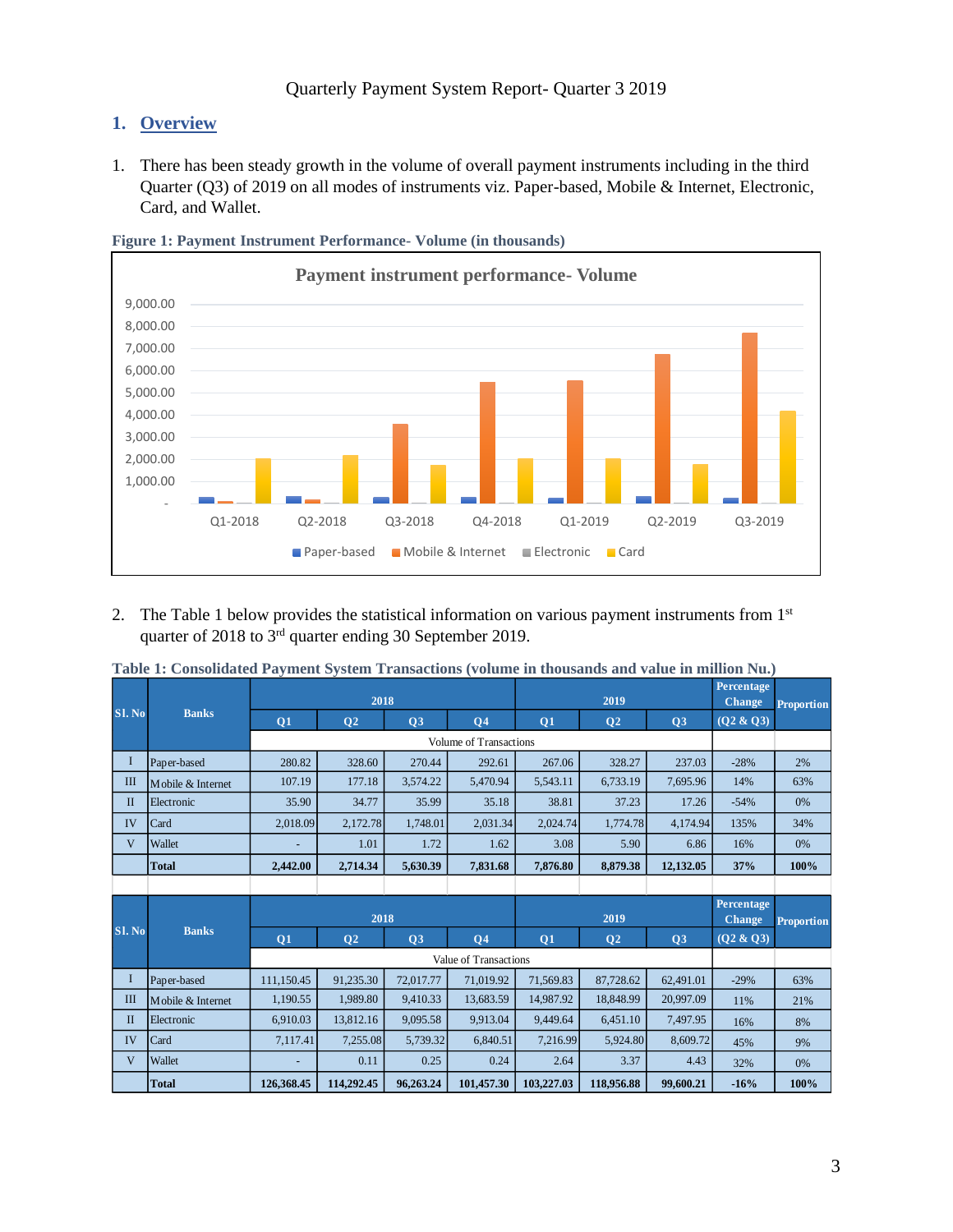#### Quarterly Payment System Report- Quarter 3 2019

- 3. As shown in Table 1, the volume of overall payment system transactions in the third quarter (Q3) ending 30 September 2019 observed an increase of 37 percent compared to previous quarter with a decline of 16 percent in the value of transactions to Nu. 62,491.01 million from Nu. 87,728.62 million during the same period.
- 4. Mobile & Internet recorded the highest number of transactions of 7.7 million in Q3 and its share in the total payment system is 63 percent during the quarter. However, in terms of value, its share is only 21 percent when compared to paper based which has 63 percent.
- 5. The highest increase in the value and volume of transaction was observed in the Card which was contributed by increase in the ATM withdrawal using domestic as well as Rupay cards.
- 6. While, the highest decrease was observed in the paper-based instruments by 28 percent and 29 percent in volume and value terms respectively.

### **2. Payment System Transactions:**

#### **2.1 Paper-based (cheques)**

- 1. Based on the average value of each transactions processed using the cheques (260,555), it is observed that cheques are mostly used for making large value fund transfer.
- 2. The volume and value of cheque transactions processed as of Q3 was 239,838 transactions amounting to Nu. 62,491.01 million which was a decline of 27 percent and 29 percent respectively from Q2.
- 3. As compared to the same quarter in 2018, there is a decline of 11.3 percent and 13.2 percent in the volume and value terms.
- 4. Further in terms of volume, the share of paper based in the total payment system is 2 percent while in terms of value it is 63 percent.



#### **Figure 2: Consolidated Payment System Transactions (volume in thousands and value in million Nu.)**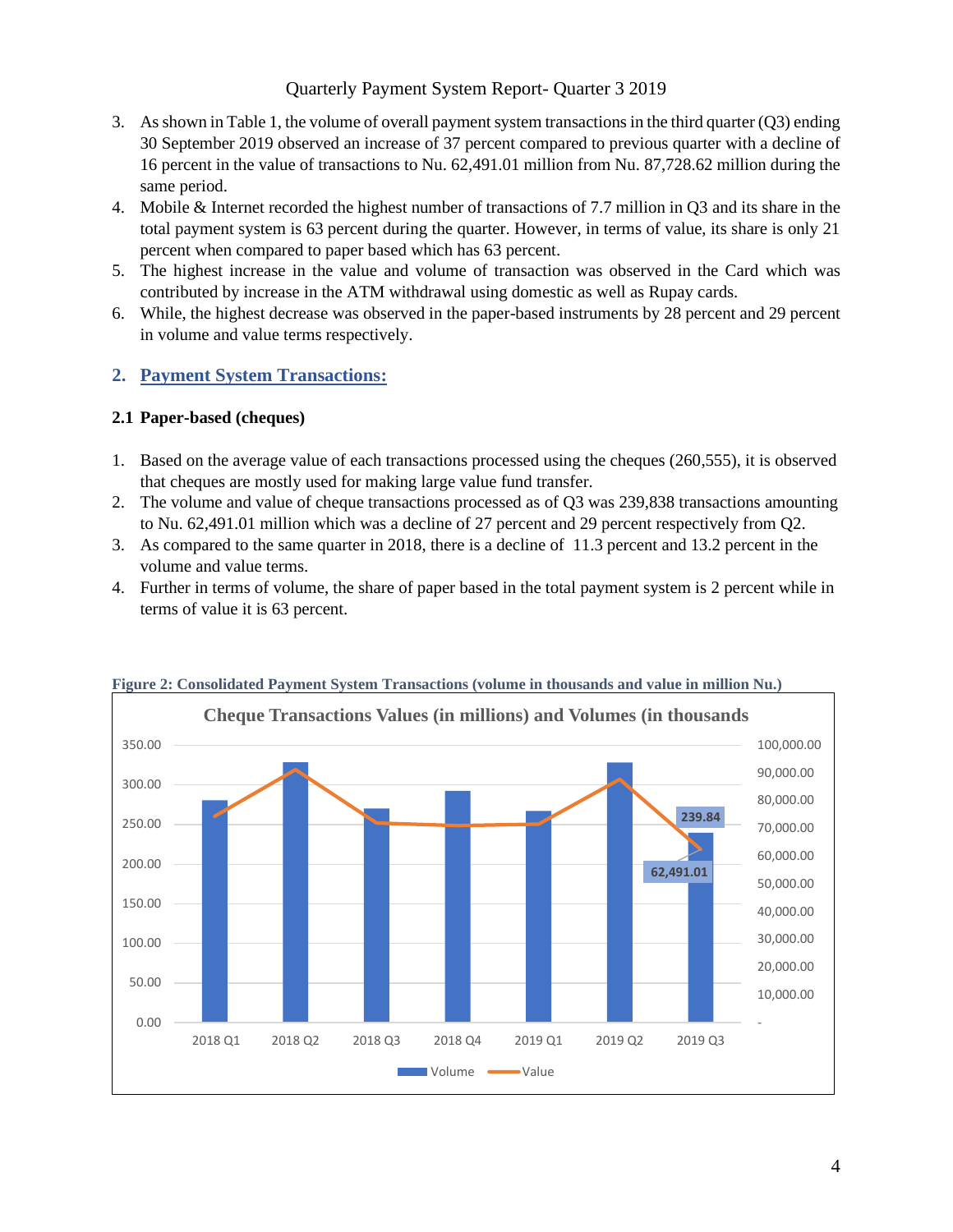#### **2.2 Mobile and Internet:**

- 1. Figures 3 and 4 show the trend in the values and volume of transactions made using respective bank's mobile app and internet banking platforrms.
- 2. As shown in the figures, both the value and volume of transactions effected through mobile app and internet is increasing at an increasing trend.
- 3. In the 3rd quarter, the volume of transactions increased by 14 percent to 7.7 million, whilst the value increased by 11 percent to Nu. 20,997.09 million as compared to the 2nd quarter of 2019.
- 5. The average value of each transactions is 2.73 meaning mobile & internet payment channels are mostly used for making small value retail payments.
- 6. In terms of volume, the share of Mobile & Internet in the total payment system is 63 percent, while it is only 21 percent in terms of value in the 3rd quarter of 2019.



#### **Figure 3: Mobile & Internet Transactions Values (in million Nu)**

#### **Figure 4: Mobile & Internet Transactions Volume (in thousands)**

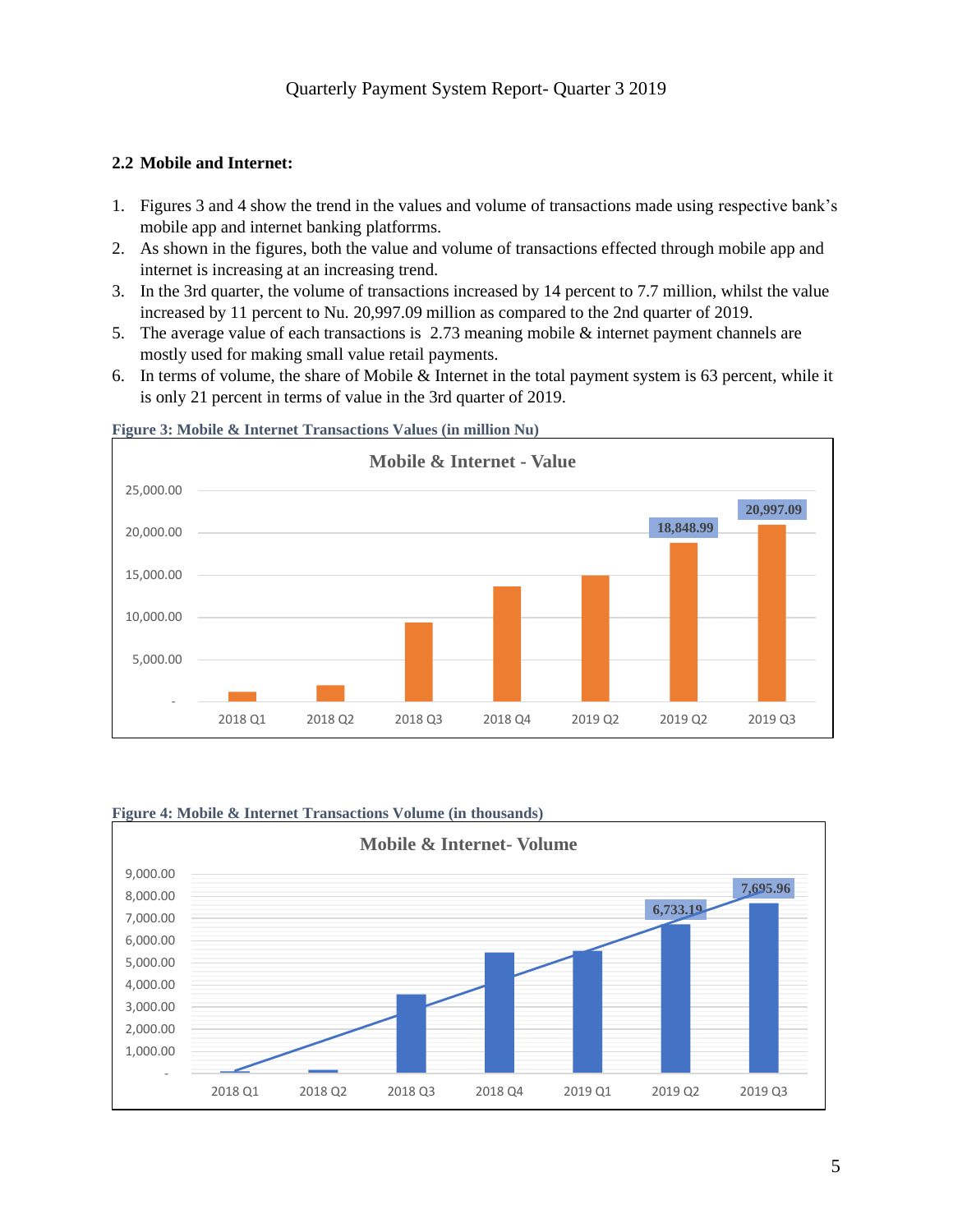#### **2.3 Electronic:**

- 1. During the quarter, the RMA vide notifications to the banks and the user institutions exited the operation of National Electronic Clearing System (NECS) and National Electronic Funds Transfer System (NEFT) NEFT for effective October 2019. NECS and NEFT was implemented by the RMA in 2010 with the objective to facilitate inter-bank fund transfer and to digitize retail payments (salaries, pension, loan installments, and other personal payments) in the country respectively.
- 2. Officially launched on 22nd July, 2019, the GIFT system replaced the NECS and NEFT as a platform to make retail payments and interbank fund transfer during the Q3. The GIFT System offers three payment components viz. Bulk, BITS, and RTGS to effectively make retail payments, interbank fund transfer, and also real time large value fund transfer respectively.
- 3. In terms of volume, BULK has the highest percentage share in all quarters from amongst the 3 transfer channels, whereas, RTGS dominates the share for value since it facilitates all the large value fund transfers.







## **2.4 Card:**

- 1. Overall, the volume and value of card transactions are fairly stable and don't have a distinct pattern.
- 2. Under card, there are 3 instruments; ATM, PoS and Rupay.
- 3. The general trend for ATM transactions is a slow increase from the 1st quarter of 2018 till the quarter under review, both in terms of volume and value. Whereas, there is a decrease in the volume and value of transations for PoS.
- 4. Rupay has been picking up since it was launched in the previous quarter, therefore, data shows an increase in Rupay transactions.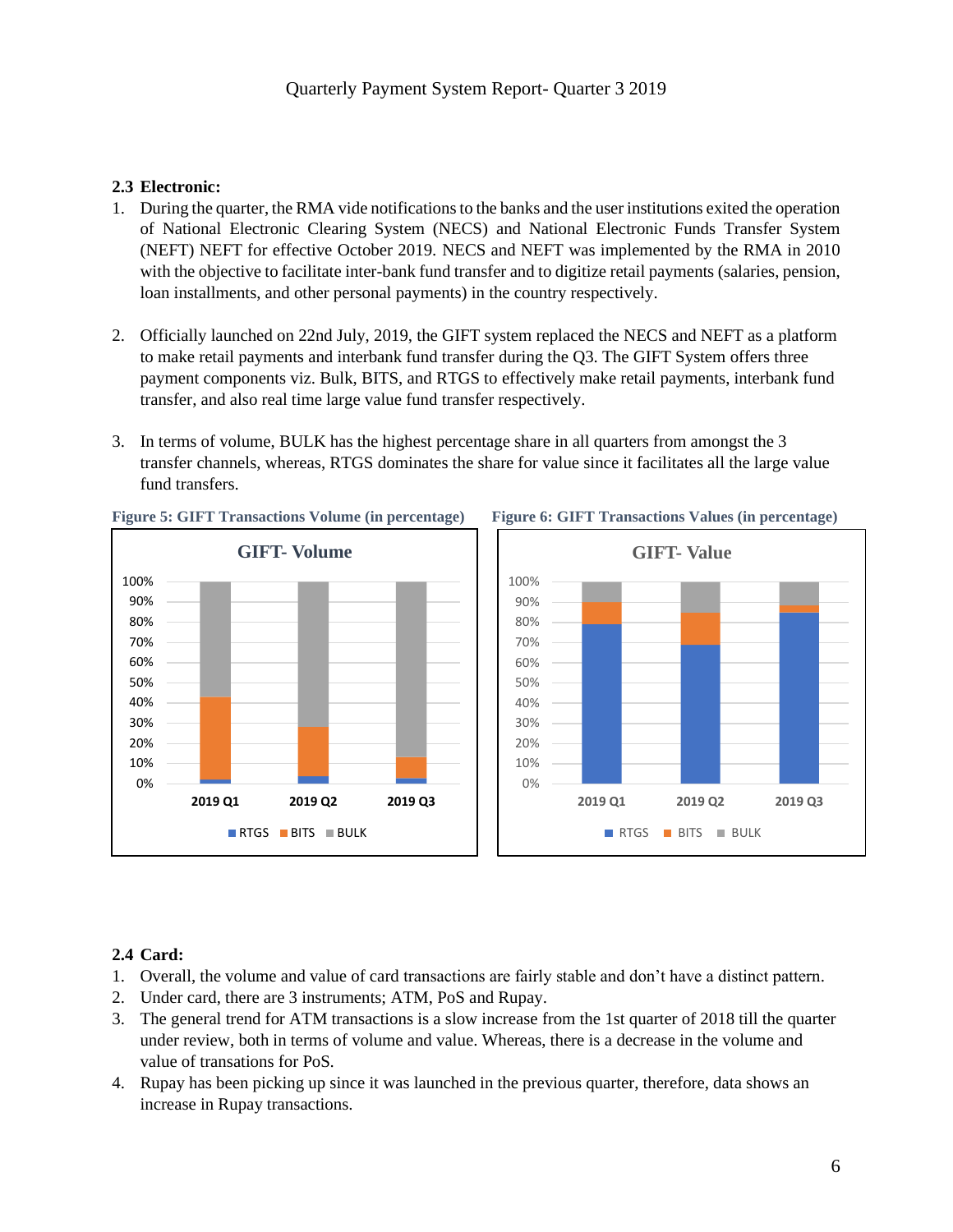

## Quarterly Payment System Report- Quarter 3 2019



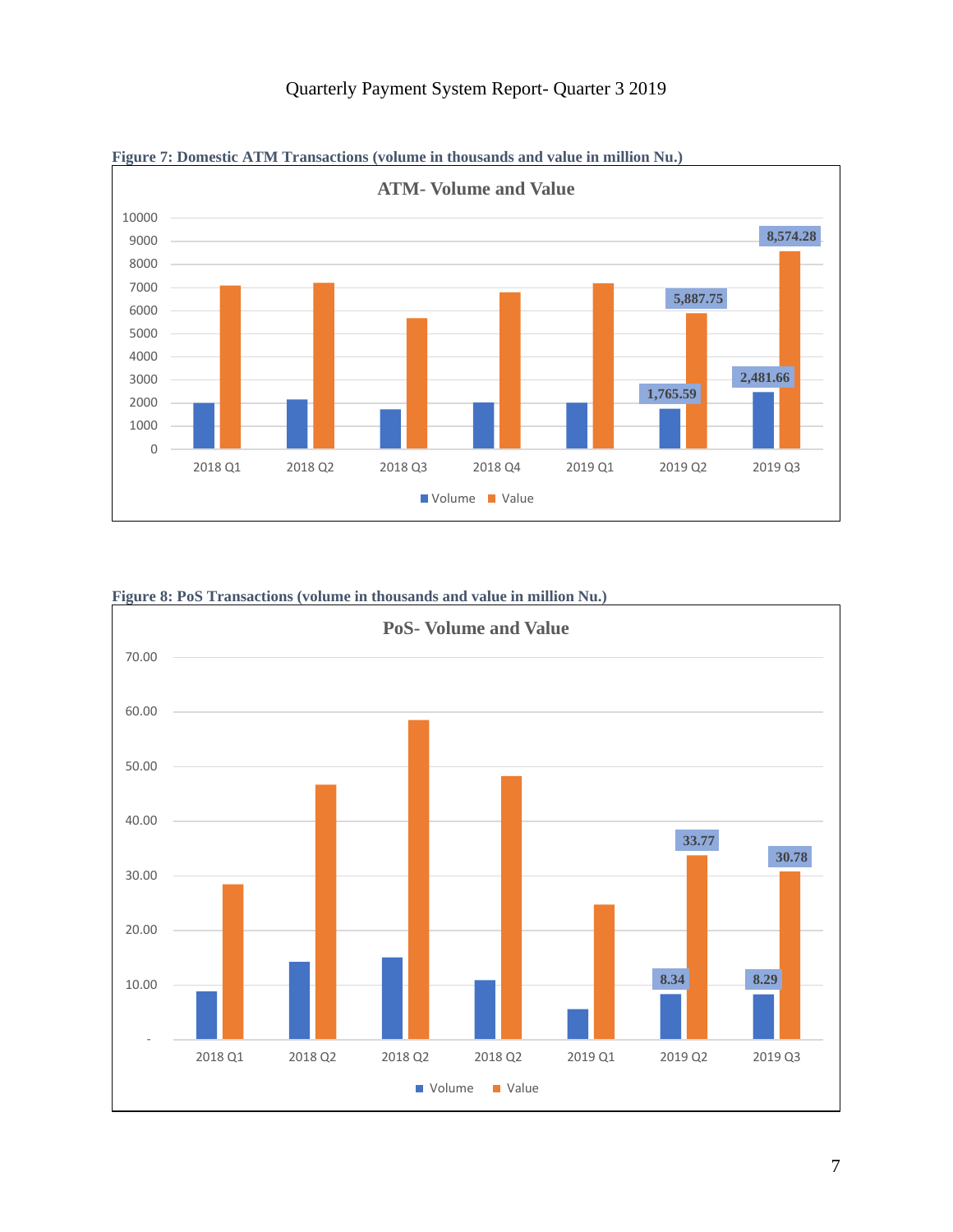#### **2.5 E-money**:

- 1. The data for eMoney shows a steady increasing trend with 6,858 transactions worth Nu. 4,431,188 in the 3rd quarter of 2019 which is an increase of 32% in value from Q2 of 2019 being the highest recorded so far.
- 2. There is also an increase in the subscriber base from 49,165 in Q2 to 50,135 in Q3. Number of merchants who offer eMoney services has gone up from 7 to 9 from Q2 to Q3.



#### **Figure 9: eMoney Transactions Values**



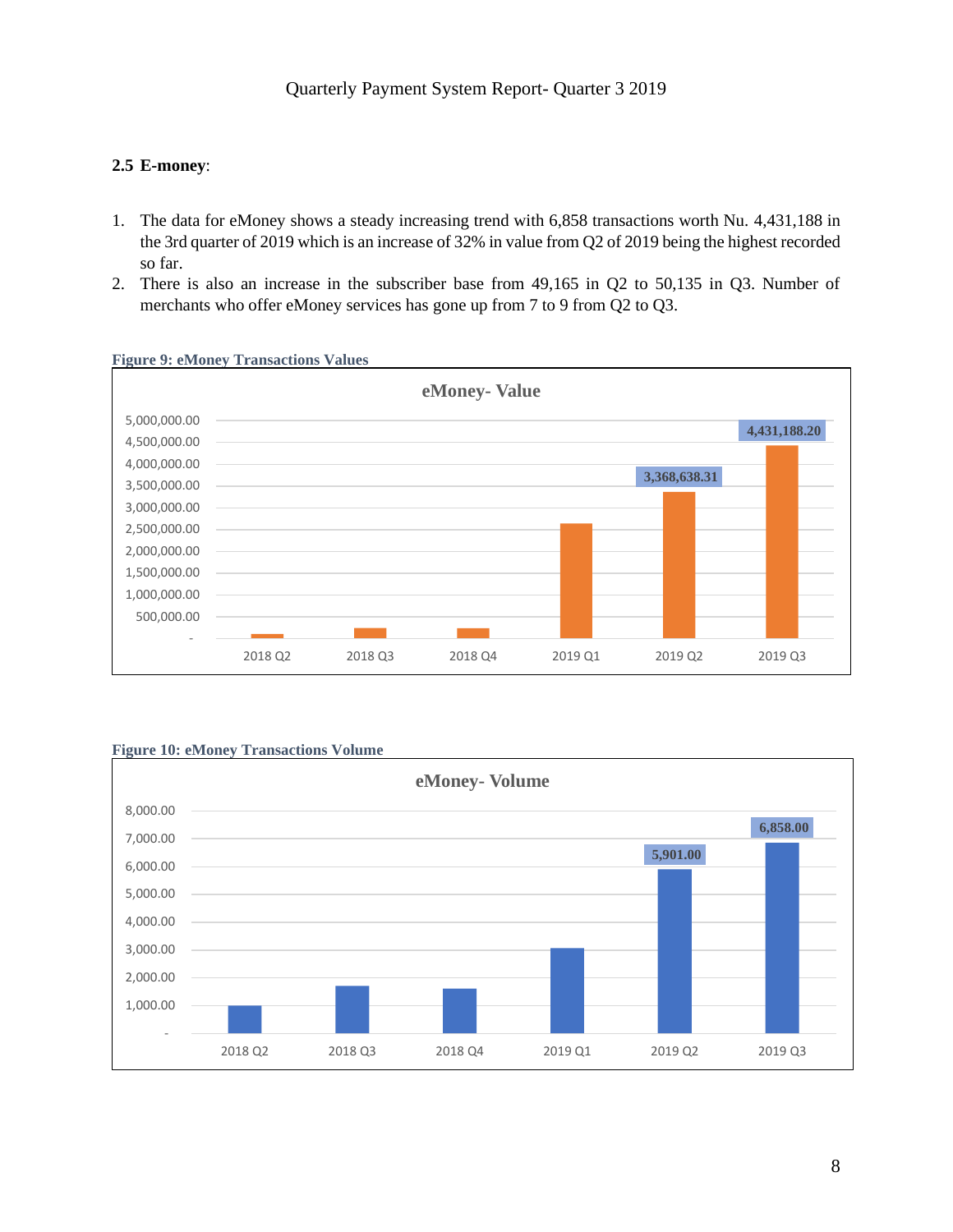### **2.6 SWIFT:**

- 1. Figure 11 below shows a gradual increase of the total volume of SWIFT over the quarters with the highest volume of 14,121 transactions recorded in the quarter under review.
- 2. This graph shows the consolidated data for the volume of transactions for 9 currencies made in all 5 banks and RMA itself.
- 3. The volume and value of transactions for US Dollars is predominantly high compared to all the other currencies.
- 4. Figure 10 is a pie chart showing the distribution of different currency transactions in Q3 2019 where the volume of USD is highest, followed by AUD and then by Euros.



#### **Figure 11: SWIFT Transactions Volume**



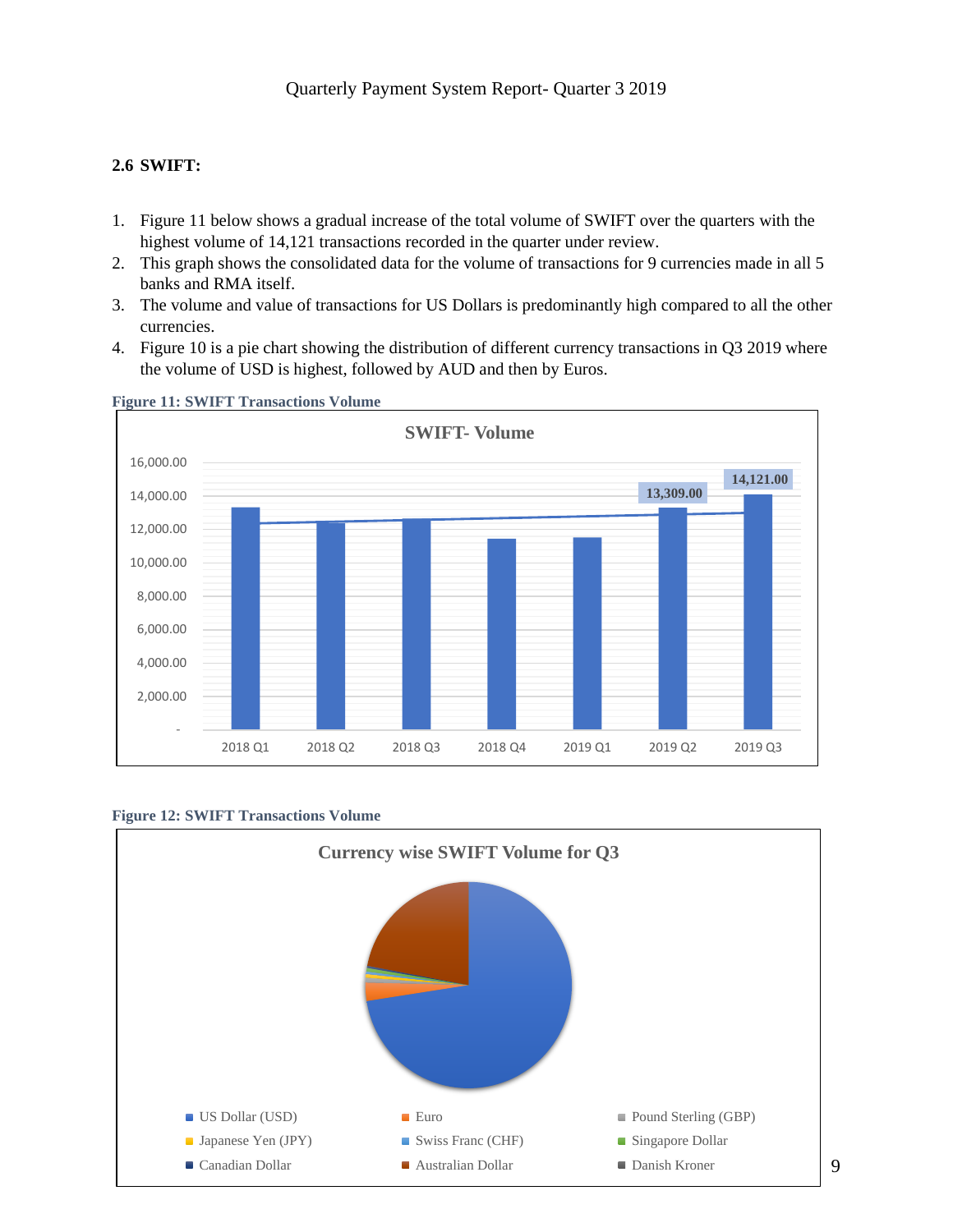# **3. Payment System Infrastructure:**

| Category                                        | <b>Indicators</b>                          | QTR <sub>2</sub> | QTR <sub>3</sub> | % change                 |
|-------------------------------------------------|--------------------------------------------|------------------|------------------|--------------------------|
| <b>Institutions offering</b><br>payment service | Commercial banks                           | 5                | 5                |                          |
|                                                 | <b>Bank Branches</b>                       | 95               | 95               |                          |
|                                                 | <b>ATM</b> terminals                       | 257              | 258              | 0.39%                    |
|                                                 | PoS terminals                              | 875              | 908              | 3.77%                    |
|                                                 | <b>E-money Institutions</b>                | $\overline{2}$   | $\overline{2}$   |                          |
|                                                 |                                            |                  |                  |                          |
| <b>Mobile Banking</b>                           | Total number of Registered<br>customers    | 170,011.00       | 189,581.00       | 11.51%                   |
|                                                 | Number of Mobile App                       | 5                | 5                |                          |
|                                                 | No. of bank account<br>holders             | 827,981.00       | 939,978.00       | 13.53%                   |
|                                                 |                                            |                  |                  |                          |
| Point of Sale (PoS)                             | <b>Number of Terminals</b><br>(cumulative) | 875              | 908              | 3.77%                    |
|                                                 | Number of registered merchants             | 815              | 846              | 3.80%                    |
|                                                 |                                            |                  |                  |                          |
| <b>E-money</b>                                  | Total number of Registered<br>customers    | 49,165.00        | 50,135.00        | 1.97%                    |
|                                                 |                                            |                  |                  |                          |
| <b>Ratio</b>                                    | Cash in Circulation (in millions)          | 12,545.21        | 12,505.04        | $-0.32%$                 |
|                                                 | Nominal GDP (2017/18) (in<br>millions)     | 164,627.92       | 164,627.92       | $\overline{\phantom{a}}$ |
|                                                 | Ratio                                      | 7.62%            | 7.60%            | $-0.32%$                 |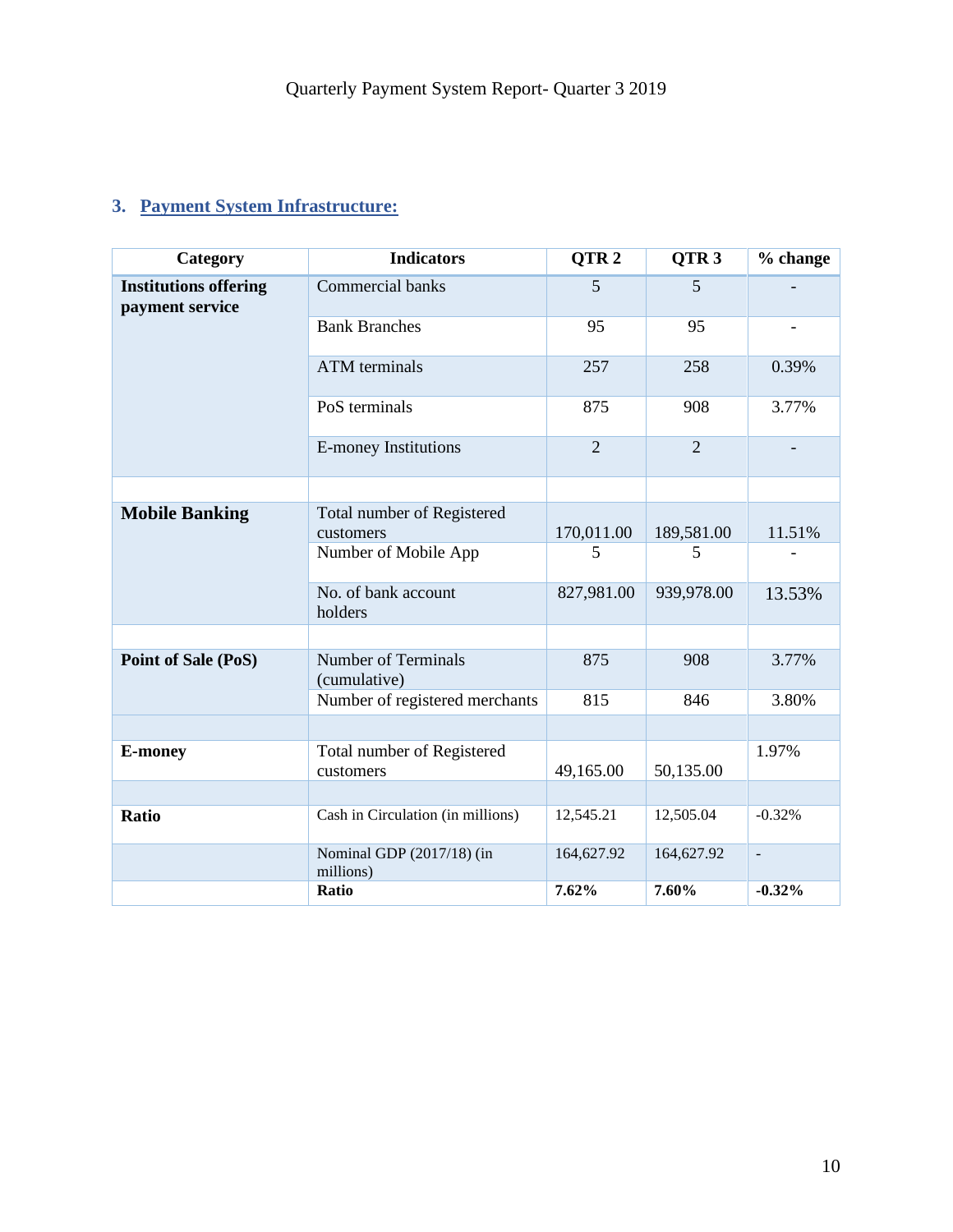## **4. Statistical Tables:**

## *Table 1 :Cheque Transactions- OnUS*

|              |               |              |               | 2018         |               |           |        |           |               |              |               | 2019           |               |                 |
|--------------|---------------|--------------|---------------|--------------|---------------|-----------|--------|-----------|---------------|--------------|---------------|----------------|---------------|-----------------|
| <b>Banks</b> |               | <b>O1</b>    |               | $ 02\rangle$ |               | Q3        |        | <b>O4</b> |               | <b>O1</b>    |               | Q <sub>2</sub> |               | $\overline{O3}$ |
|              | <b>Volume</b> | <b>Value</b> | <b>Volume</b> | <b>Value</b> | <b>Volume</b> | Value     | Volume | Value     | <b>Volume</b> | <b>Value</b> | <b>Volume</b> | Value          | <b>Volume</b> | <b>Value</b>    |
| <b>BOBL</b>  | 179.02        | 46,689.87    | 208.64        | 62,891.45    | 162.48        | 41,277.16 | 172.23 | 44,012.63 | 160.99        | 40,437.57    | 202.46        | 51,275.25      | 131.26        | 36,433.00       |
| <b>BNBL</b>  | 58.14         | 7,843.05     | 69.72         | 9,613.66     | 59.86         | 9,045.63  | 68.13  | 9,629.68  | 52.53         | 7,525.64     | 63.28         | 9,298.59       | 54.83         | 9,130.09        |
| <b>BDBL</b>  | 1.23          | 304.48       | 1.18          | 473.42       | 1.07          | 326.99    | 1.07   | 327.77    | 1.04          | 427.48       | 1.12          | 765.96         | 1.04          | 578.01          |
| <b>DPNB</b>  | 0.35          | 329.75       | 0.44          | 347.59       | 0.41          | 162.64    | 0.41   | 152.97    | 6.06          | 6,781.73     | 7.62          | 7,919.91       | 0.28          | 83.44           |
| Tbank        | 3.09          | 392.31       | 3.46          | 552.65       | 5.87          | 1,306.50  | 6.31   | 1,503.10  | 5.76          | 0.00         | 7.16          | 0.00           | 16.57         | 1,691.58        |
| <b>Total</b> | 241.82        | 55,559.46    | 283.44        | 73,878.78    | 229.68        | 52,118.91 | 248.15 | 55,626.15 | 226.38        | 55,172.41    | 281.65        | 69,259.71      | 203.97        | 47,916.12       |

### (Volume in Thousands & Value in Million- Nu)

### *Table 2 :Cheque Transactions- Interbank*

|              |               |           |               | 2018           |        |              |               |                |               |           |               | 2019           |               |              |
|--------------|---------------|-----------|---------------|----------------|--------|--------------|---------------|----------------|---------------|-----------|---------------|----------------|---------------|--------------|
|              |               | <b>O1</b> |               | Q <sub>2</sub> |        | Q3           |               | Q <sub>4</sub> |               | Q1        |               | Q <sub>2</sub> |               | Q3           |
| <b>Banks</b> | <b>Volume</b> | Value     | <b>Volume</b> | <b>Value</b>   | Volume | <b>Value</b> | <b>Volume</b> | <b>Value</b>   | <b>Volume</b> | Value     | <b>Volume</b> | <b>Value</b>   | <b>Volume</b> | <b>Value</b> |
| <b>BOBL</b>  | 17.87         | 11,026.00 | 19.96         | 10,386.35      | 18.93  | 9,981.32     | 19.78         | 9,858.04       | 19.20         | 11,976.95 | 20.64         | 12,355.99      | 18.84         | 10,512.72    |
| <b>BNBL</b>  | 11.91         | 2.674.68  | 14.27         | 2,745.86       | 11.72  | 6,400.08     | 12.96         | 1,856.37       | 11.46         | 1,693.14  | 13.94         | 1,906.79       | 6.69          | 1,395.03     |
|              |               |           |               |                |        |              |               |                |               |           |               |                |               |              |
| <b>BDBL</b>  | 0.99          | 385.47    | 1.10          | 700.36         | 1.85   | 471.43       | 2.83          | 803.53         | 2.31          | 420.34    | 2.78          | 508.98         | 0.96          | 1,577.43     |
| <b>DPNB</b>  | 3.81          | 1,667.34  | 4.48          | 2,510.46       | 3.74   | 2,328.82     | 3.93          | 2,034.28       | 3.36          | 1,520.07  | 3.94          | 2,618.39       | 2.79          | 332.85       |
| Tbank        | 4.43          | 3,124.23  | 5.36          | 1,013.48       | 4.52   | 717.22       | 4.97          | 841.56         | 4.36          | 786.93    | 5.34          | 1,078.76       | 3.77          | 756.85       |
| <b>Total</b> | 39.00         | 18,877.73 | 45.16         | 17,356.52      | 40.76  | 19,898.86    | 44.46         | 15,393.77      | 40.68         | 16,397.42 | 46.62         | 18,468.91      | 33.06         | 14,574.89    |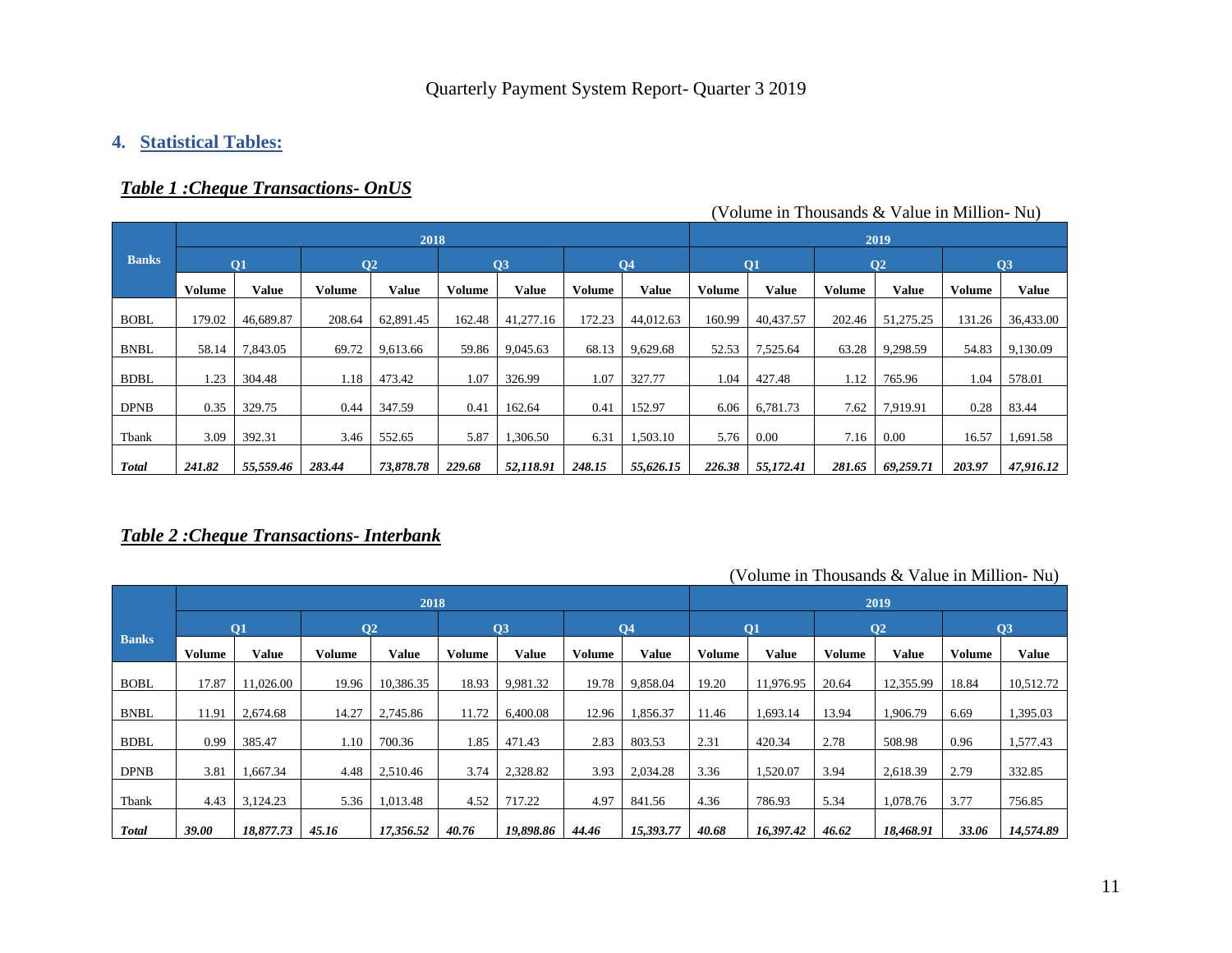### *Table 3: GIFT Transactions-Inward*

|              |                          |                          |               | <b>RTGS</b>  |        |          | <b>BIT</b>    |              |                |       |               |        | <b>BULK</b> |       |                |       |           |              |
|--------------|--------------------------|--------------------------|---------------|--------------|--------|----------|---------------|--------------|----------------|-------|---------------|--------|-------------|-------|----------------|-------|-----------|--------------|
| <b>Banks</b> | Q1                       |                          | 02            |              |        | Q3       | Q1            |              | Q <sub>2</sub> |       |               | 03     | <b>O1</b>   |       | Q <sub>2</sub> |       | Q3        |              |
|              | <b>Volume</b>            | Value                    | <b>Volume</b> | <b>Value</b> | Volume | Value    | <b>Volume</b> | <b>Value</b> | <b>Volume</b>  | Value | <b>Volume</b> | Value  | Volume      | Value | Volume         | Value | Volume    | <b>Value</b> |
| <b>BOBL</b>  | 2.00                     | 7.30                     | 26.00         | 91.07        | 196.00 | 3,098.90 | 41.00         | 0.96         | 208.00         | 21.74 | 837           | 96.41  | 17.00       | 0.03  | 770.00         | 33.48 | 2,195.00  | 511.60       |
| <b>BNBL</b>  | $\overline{\phantom{a}}$ | $\overline{\phantom{a}}$ | 6.00          | 54.10        | 119.00 | 1,400.29 | 11.00         | 0.02         | 45.00          | 5.24  | 339.00        | 53.48  | 37.00       | 1.08  | 186.00         | 20.89 | 2,288.00  | 137.57       |
| <b>BDBL</b>  |                          |                          |               |              | 35.00  | 351.19   | 6.00          | 0.00         | 5.00           | 0.78  | 229.00        | 17.61  | 19.00       | 0.07  | 23.00          | 0.25  | 5,057.00  | 42.78        |
| <b>DPNB</b>  | 2.00                     | 4.13                     | 17.00         | 77.18        | 99.00  | 662.79   | 9.00          | 0.58         | 77.00          | 26.30 | 273.00        | 81.75  | 21.00       | 0.15  | 73.00          | 1.00  | 351.00    | 50.79        |
| Tbank        |                          | $\overline{\phantom{a}}$ | 7.00          | 33.45        | 45.00  | 856.91   | 10.00         | 0.01         | 39.00          | 4.94  | 125.00        | 13.11  | 13.00       | 0.10  | 40.00          | 0.49  | 5,076.00  | 122.77       |
| <b>Total</b> | 4.00                     | 11.43                    | 56.00         | 255.79       | 494.00 | 6,370.08 | 77.00         | 1.56         | 374.00         | 59.01 | 1,803.00      | 262.36 | 107.00      | 1.43  | 1,092.00       | 56.12 | 14,967.00 | 865.51       |
|              |                          |                          |               |              |        |          |               |              |                |       |               |        |             |       |                |       |           |              |

#### (Value in Million- Nu)

### *Table 4: GIFT Transactions- Outward*

(Value in Million- Nu)

|              |        |                          |                 | <b>RTGS</b>              |               |          |               |              |                | <b>BITS</b> |               |                 |               |              | <b>BULK</b>    |              |               |              |
|--------------|--------|--------------------------|-----------------|--------------------------|---------------|----------|---------------|--------------|----------------|-------------|---------------|-----------------|---------------|--------------|----------------|--------------|---------------|--------------|
| <b>Banks</b> | 01     |                          | $\overline{O2}$ |                          |               | 03       | $\mathbf{O}1$ |              | Q <sub>2</sub> |             |               | $\overline{O3}$ | 01            |              | Q <sub>2</sub> |              | Q3            |              |
|              | Volume | Value                    | Volume          | <b>Value</b>             | <b>Volume</b> | Value    | Volume        | <b>Value</b> | <b>Volume</b>  | Value       | <b>Volume</b> | Value           | <b>Volume</b> | <b>Value</b> | <b>Volume</b>  | <b>Value</b> | <b>Volume</b> | <b>Value</b> |
| <b>BOBL</b>  |        | $\sim$                   | 9.00            | 19.18                    | 220.00        | 2,430.73 | 15.00         | 0.03         | 64.00          | 10.93       | 713.00        | 127.80          | 76.00         | 1.40         | 232.00         | 3.62         | 12,463.00     | 256.03       |
| <b>BNBL</b>  | 4.00   | 11.43                    | 40.00           | 176.87                   | 202.00        | 2,300.45 | 29.00         | 1.46         | 202.00         | 38.95       | 1,017.00      | 128.78          | $\sim$        |              | 4.00           | 0.11         | 194.00        | 3.48         |
| <b>BDBL</b>  |        | $\overline{\phantom{a}}$ | 3.00            | 8.85                     | 26.00         | 1,209.10 | 6.00          | 0.001        | 28.00          | 1.79        | 15            | 0.71            | 11.00         | 0.026        | 431.00         | 13.83        | 643.00        | 122.65       |
| <b>DPNB</b>  |        | $\overline{\phantom{a}}$ | ۰               | $\overline{\phantom{a}}$ | 37.00         | 254.99   | 12.00         | 0.0003       | 2.00           | 0.02        | 57.00         | 4.64            | 6.00          | 0.000        |                |              | 206.00        | 30.80        |
| Tbank        |        | $\overline{\phantom{a}}$ | 4.00            | 50.90                    | 9.00          | 174.81   | 15.00         | 0.07         | 78.00          | 7.31        | 1.00          | 0.42            | 14.00         | 0.00         | 425.00         | 38.56        | 1,461.00      | 452.55       |
| <b>Total</b> | 4.00   | 11.43                    | 56.00           | 255.79                   | 494.00        | 6,370.08 | 77.00         | 1.56         | 374.00         | 59.01       | 1,803.00      | 262.36          | 107.00        | 1.43         | 1,092.00       | 56.12        | 14,967.00     | 865.51       |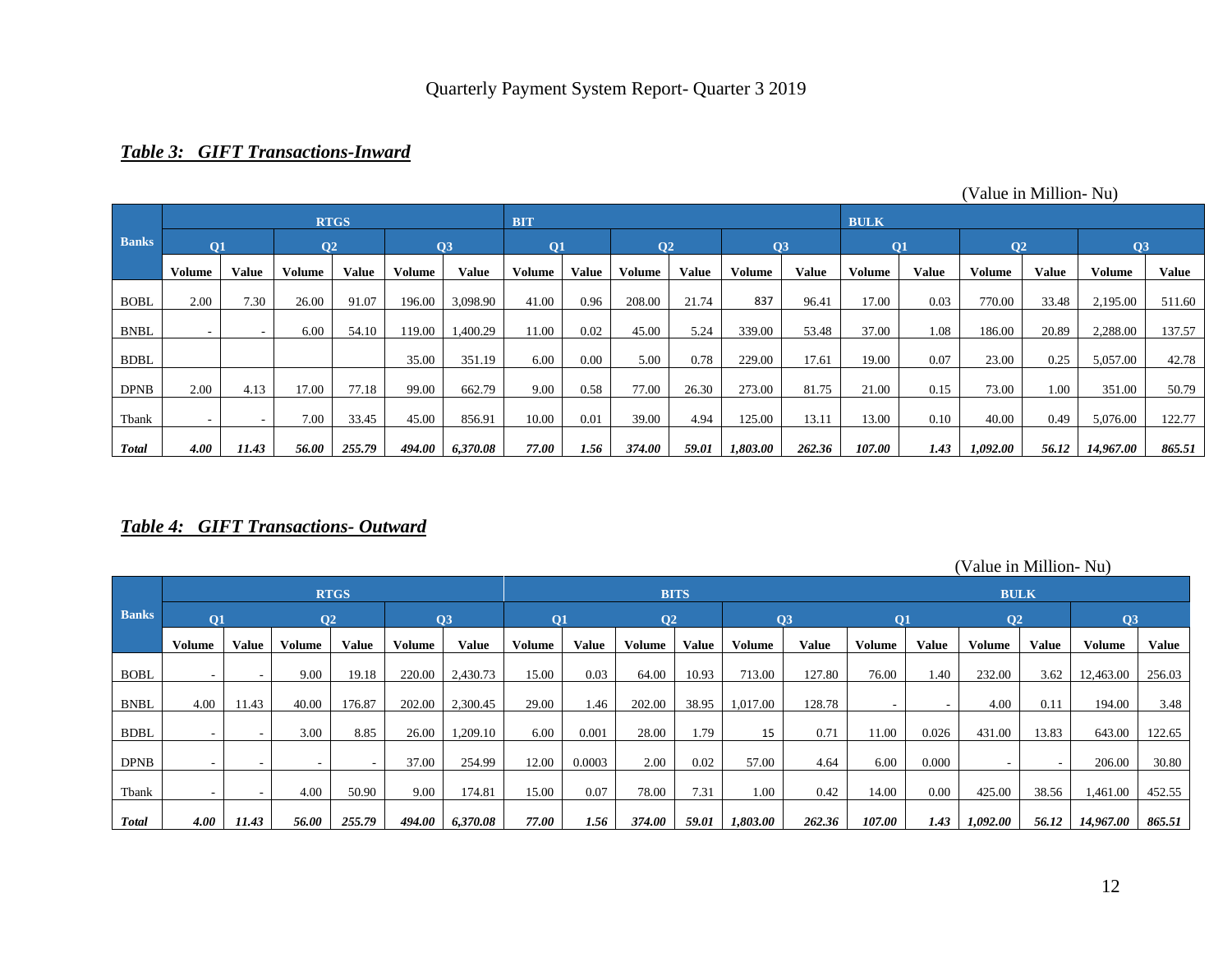### *Table 5: Mobile Banking Transactions- OnUS*

|              |               |                |               |                      |               |          |               |              |               |              |          | $\alpha$ oraing in Thousands $\alpha$ and $\alpha$ in Britinon Taur |               |              |
|--------------|---------------|----------------|---------------|----------------------|---------------|----------|---------------|--------------|---------------|--------------|----------|---------------------------------------------------------------------|---------------|--------------|
|              |               |                |               | 2018                 |               |          |               |              |               |              |          | 2019                                                                |               |              |
| <b>Banks</b> |               | O <sub>1</sub> |               | <b>O<sub>2</sub></b> |               | Q3       |               | <b>O4</b>    |               | <b>O1</b>    |          | <b>O<sub>2</sub></b>                                                |               | Q3           |
|              | <b>Volume</b> | <b>Value</b>   | <b>Volume</b> | <b>Value</b>         | <b>Volume</b> | Value    | <b>Volume</b> | <b>Value</b> | <b>Volume</b> | <b>Value</b> | Volume   | <b>Value</b>                                                        | <b>Volume</b> | <b>Value</b> |
| <b>BOBL</b>  |               |                | -             |                      | 3,372.61      | 7,221.67 | 5,198.82      | 11,116.36    | 5,204.94      | 12,214.26    | 6,289.56 | 15,254.63                                                           | 7,133.90      | 16,571.32    |
| <b>BNBL</b>  | 10.26         | 105.61         | 26.41         | 360.09               | 39.94         | 566.29   | 53.45         | 693.16       | 56.04         | 742.02       | 82.83    | 1,050.25                                                            | 98.45         | 1,125.81     |
| <b>BDBL</b>  | 0.58          | 8.27           | 0.01          | 0.01                 | -             |          | 9.88          | 5.72         | 57.44         | 39.42        | 65.69    | 59.30                                                               | 77.99         | 52.11        |
| <b>DPNB</b>  | 0.28          | 2.80           | 0.35          | 8.99                 | 0.38          | 9.22     | 0.51          | 12.80        | 0.68          | 8.85         | 1.16     | 14.28                                                               | 0.95          | 12.07        |
| Tbank        | 6.23          | 83.95          | 10.02         | 114.52               | 10.57         | 101.52   | 17.73         | 135.97       | 23.58         | 150.46       | 2.59     | 23.11                                                               | 38.97         | 396.40       |
| <b>Total</b> | 17.35         | 200.64         | 36.80         | 483.61               | 3,423.50      | 7,898.69 | 5,280.40      | 11,964.01    | 5,342.68      | 13,155.01    | 6,441.82 | 16,401.57                                                           | 7,350.26      | 18,157.71    |

(Volume in Thousands  $\&$  Value in Million- Nu)

### *Table 6: Internet Banking Transactions- OnUS*

|              |               |                          |               | 2018            |               |              |        |                |               |        |        | 2019   |               |              |
|--------------|---------------|--------------------------|---------------|-----------------|---------------|--------------|--------|----------------|---------------|--------|--------|--------|---------------|--------------|
|              |               | $\overline{\textbf{O}}1$ |               | $\overline{O2}$ |               | Q3           |        | Q <sub>4</sub> |               | Q1     |        | 02     |               | <b>O3</b>    |
| <b>Banks</b> | <b>Volume</b> | <b>Value</b>             | <b>Volume</b> | Value           | <b>Volume</b> | <b>Value</b> | Volume | <b>Value</b>   | <b>Volume</b> | Value  | Volume | Value  | <b>Volume</b> | <b>Value</b> |
| <b>BOBL</b>  | 2.57          | 102.26                   | 2.28          | 127.73          | 2.63          | 141.90       | 2.27   | 96.93          | 2.44          | 110.79 | 2.32   | 96.87  | 2.31          | 93.00        |
| <b>BNBL</b>  | 0.89          | 57.22                    | 0.93          | 68.33           | 0.43          | 29.15        | 0.61   | 38.47          | 0.20          | 13.39  | 0.32   | 13.93  | 0.26          | 10.21        |
| <b>DPNB</b>  | 0.30          | 13.39                    | 0.32          | 11.17           | 0.29          | 9.68         | 0.21   | 10.45          | 0.22          | 10.45  | 0.24   | 8.90   | 0.07          | 5.40         |
| <b>Total</b> | 3.77          | 172.87                   | 3.54          | 207.23          | 3.35          | 180.74       | 3.09   | 145.84         | 2.86          | 134.64 | 2.88   | 119.70 | 2.64          | 108.61       |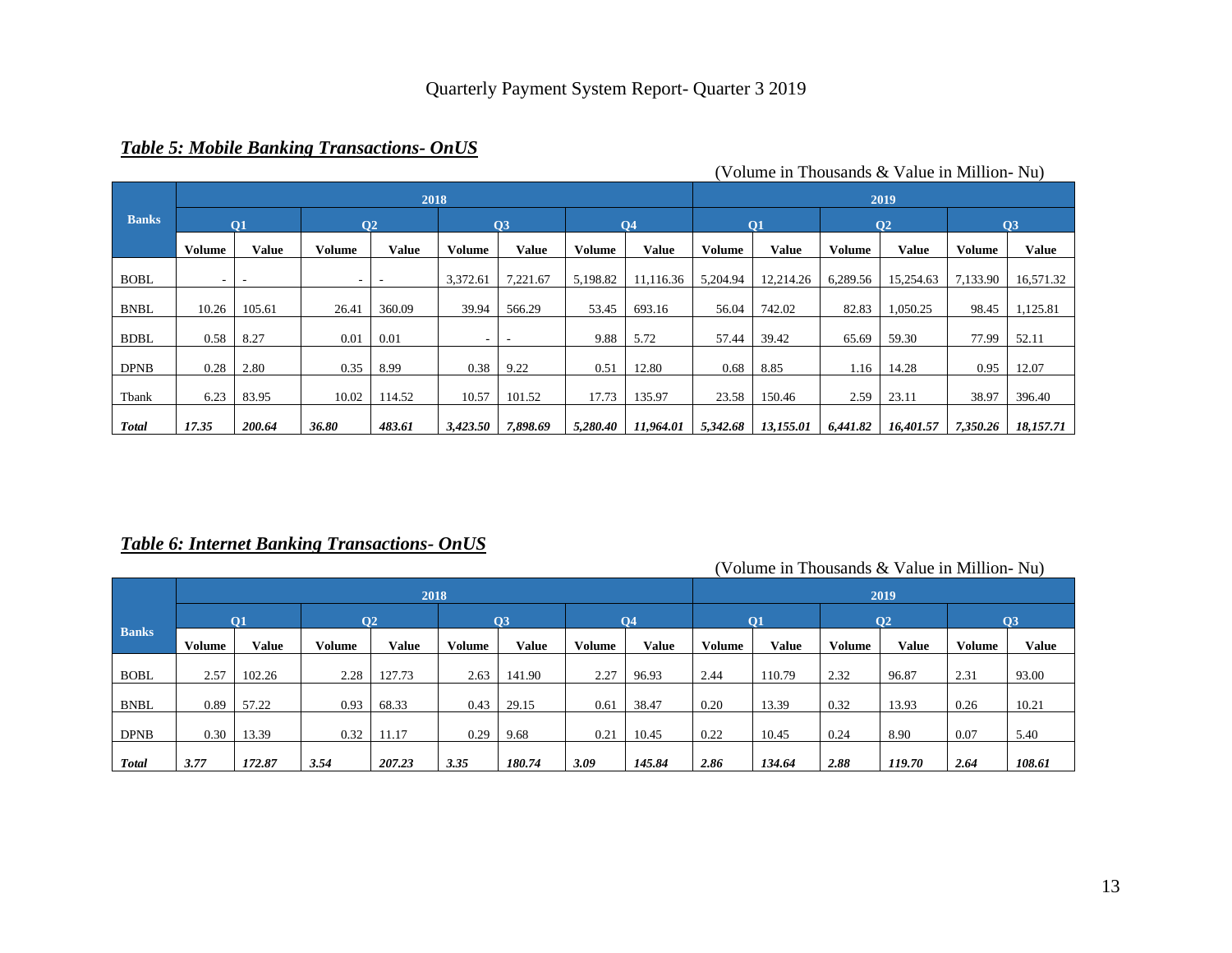### *Table 7: Mobile and Internet Banking Transactions (Acquiring)-Interbank*

|              |               |           |        |                |               |              |        |              |               |                 |               | $\overline{v}$ ordine in Thousands $\alpha$ $\overline{v}$ and $\overline{v}$ m Minimum- |        |              |
|--------------|---------------|-----------|--------|----------------|---------------|--------------|--------|--------------|---------------|-----------------|---------------|------------------------------------------------------------------------------------------|--------|--------------|
|              |               |           |        | 2018           |               |              |        |              |               |                 |               | 2019                                                                                     |        |              |
| <b>Banks</b> |               | <b>O1</b> |        | Q <sub>2</sub> |               | Q3           |        | <b>O4</b>    |               | $\overline{O1}$ |               | Q <sub>2</sub>                                                                           |        | Q3           |
|              | <b>Volume</b> | Value     | Volume | <b>Value</b>   | <b>Volume</b> | <b>Value</b> | Volume | <b>Value</b> | <b>Volume</b> | <b>Value</b>    | <b>Volume</b> | Value                                                                                    | Volume | <b>Value</b> |
| <b>BOBL</b>  | 20.87         | 148.96    | 42.72  | 339.39         | 52.25         | 412.64       | 76.21  | 566.34       | 82.19         | 655.06          | 139.95        | 1,004.43                                                                                 | 164.47 | 1,537.50     |
| <b>BNBL</b>  | 31.69         | 346.68    | 49.56  | 524.55         | 52.18         | 516.93       | 62.47  | 577.10       | 62.67         | 583.25          | 90.91         | 815.68                                                                                   | 140.41 | 931.33       |
| <b>BDBL</b>  | 10.65         | 106.74    | 14.75  | 145.23         | 16.84         | 155.76       | 18.60  | 175.63       | 21.43         | 200.39          | 32.44         | 310.62                                                                                   | 24.72  | 165.26       |
| <b>DPNB</b>  | 19.85         | 173.67    | 25.06  | 234.27         | 21.20         | 197.27       | 22.32  | 193.86       | 20.25         | 188.78          | 11.49         | 102.58                                                                                   | 2.87   | 17.17        |
| Tbank        | 3.02          | 40.99     | 4.75   | 55.52          | 4.90          | 48.30        | 7.85   | 60.80        | 11.04         | 70.79           | 13.70         | 94.40                                                                                    | 10.59  | 79.52        |
| <b>Total</b> | 86.07         | 817.04    | 136.84 | 1,298.96       | 147.37        | 1,330.90     | 187.45 | 1,573.74     | 197.57        | 1,698.27        | 288.49        | 2,327.72                                                                                 | 343.06 | 2,730.77     |

(Volume in Thousands & Value in Million- Nu)

### *Table 8: Mobile and Internet Banking Transactions (Issuing)- Interbank*

|              |               |              |                      | 2018         |               |          |               |              |               |           |               | 2019           |               |              |
|--------------|---------------|--------------|----------------------|--------------|---------------|----------|---------------|--------------|---------------|-----------|---------------|----------------|---------------|--------------|
|              |               | <b>O1</b>    | <b>O<sub>2</sub></b> |              |               | Q3       |               | <b>O4</b>    |               | $\bf{O}1$ |               | Q <sub>2</sub> |               | Q3           |
| <b>Banks</b> | <b>Volume</b> | <b>Value</b> | <b>Volume</b>        | <b>Value</b> | <b>Volume</b> | Value    | <b>Volume</b> | <b>Value</b> | <b>Volume</b> | Value     | <b>Volume</b> | <b>Value</b>   | <b>Volume</b> | <b>Value</b> |
| <b>BOBL</b>  | 63.41         | 648.47       | 90.00                | 914.07       | 90.94         | 876.11   | 104.94        | 954.28       | 107.07        | 975.14    | 138.29        | 1,236.59       | 170.02        | 1,107.66     |
| <b>BNBL</b>  | 18.78         | 145.86       | 42.21                | 346.47       | 54.75         | 440.95   | 76.23         | 581.02       | 71.87         | 579.01    | 121.94        | 882.04         | 109.58        | 969.44       |
| <b>BDBL</b>  | 2.11          | 9.28         | 0.28                 | 1.62         | 6.07          | 2.12     | 2.82          | 13.01        | 10.99         | 77.77     | 18.65         | 132.82         | 43.49         | 431.30       |
| <b>DPNB</b>  | 0.74          | 5.02         | 1.51                 | 14.17        | 1.27          | 11.72    | 2.08          | 14.57        | 2.77          | 22.84     | 2.01          | 15.51          | 10.92         | 108.42       |
| Tbank        | 1.03          | 8.41         | 2.83                 | 22.63        | 0.02          | 0.004    | 1.38          | 10.87        | 4.88          | 43.51     | 7.60          | 60.75          | 9.04          | 113.95       |
| <b>Total</b> | 86.07         | 817.04       | 136.84               | 1,298.96     | 153.06        | 1,330.90 | 187.45        | 1,573.74     | 197.57        | 1,698.27  | 288.49        | 2,327.72       | 343.06        | 2,730.77     |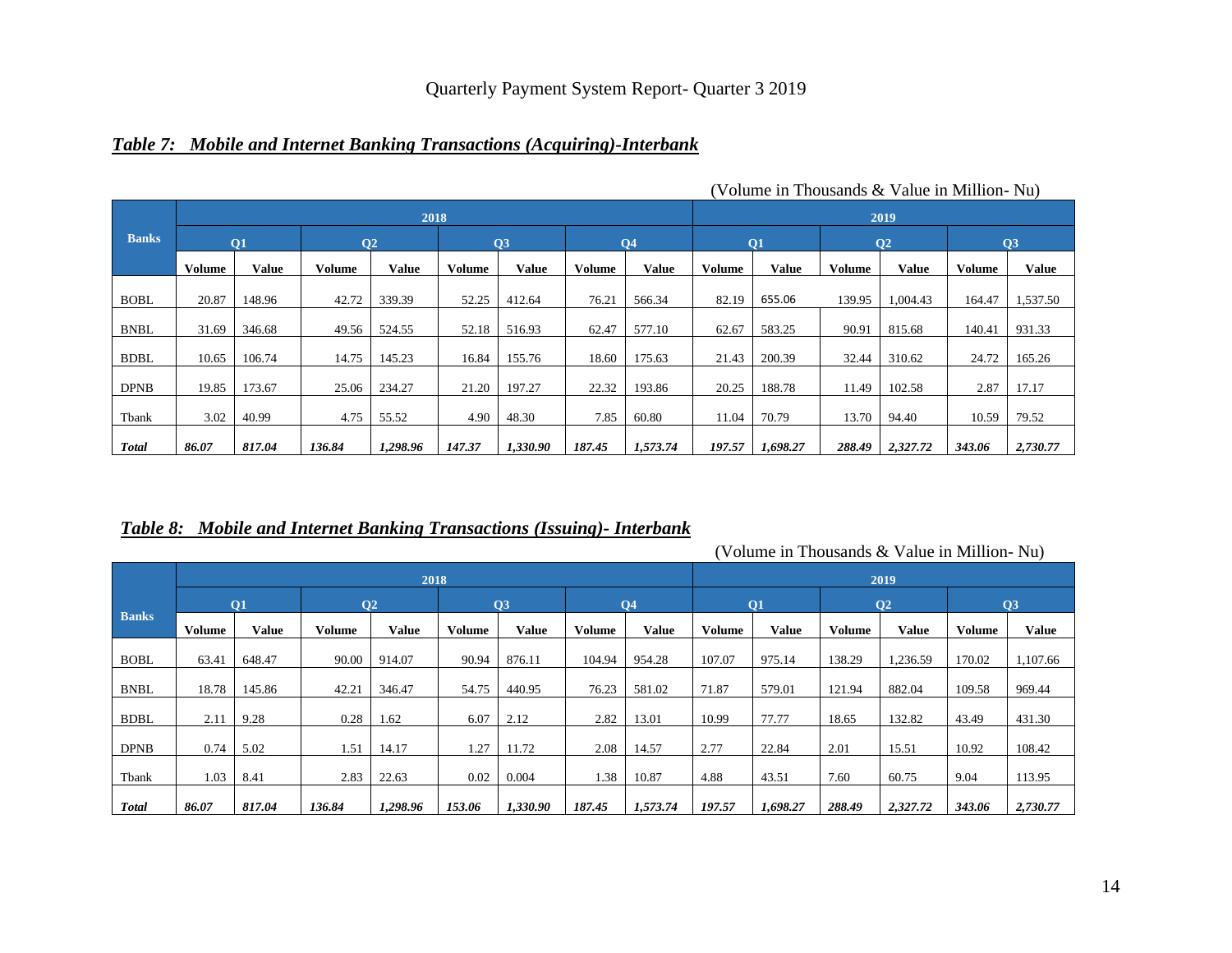## *Table 9: ATM Transactions- OnUS*

|              |               |          |               | 2018            |          |              |               |                |               |          |               | 2019           |               |               |
|--------------|---------------|----------|---------------|-----------------|----------|--------------|---------------|----------------|---------------|----------|---------------|----------------|---------------|---------------|
| <b>Banks</b> |               | Q1       |               | $\overline{O2}$ |          | Q3           |               | Q <sub>4</sub> |               | Q1       |               | Q <sub>2</sub> |               | <sub>Q3</sub> |
|              | <b>Volume</b> | Value    | <b>Volume</b> | <b>Value</b>    | Volume   | <b>Value</b> | <b>Volume</b> | <b>Value</b>   | <b>Volume</b> | Value    | <b>Volume</b> | Value          | <b>Volume</b> | <b>Value</b>  |
| <b>BOBL</b>  | 1,319.93      | 4,822.00 | 1,388.90      | 4,824.08        | 949.28   | 3,275.21     | 1,189.26      | 4,240.86       | 1,248.97      | 4,714.91 | 957.50        | 3,490.64       | 1,633.64      | 6,032.43      |
| <b>BNBL</b>  | 106.93        | 459.92   | 144.43        | 586.20          | 168.87   | 663.72       | 174.22        | 711.51         | 163.54        | 695.52   | 188.00        | 734.84         | 188.15        | 726.44        |
| <b>BDBL</b>  | 87.10         | 229.05   | 94.20         | 240.14          | 92.13    | 228.42       | 109.72        | 253.20         | 109.07        | 263.41   | 116.44        | 257.67         | 123.16        | 284.86        |
| <b>DPNB</b>  | 77.92         | 404.26   | 81.55         | 403.70          | 81.03    | 396.80       | 74.26         | 384.47         | 71.22         | 383.91   | 66.43         | 349.98         | 66.29         | 337.56        |
| Tbank        | 18.59         | 69.94    | 19.94         | 70.68           | 20.70    | 73.78        | 25.41         | 94.53          | 27.66         | 102.29   | 28.75         | 96.08          | 30.31         | 97.79         |
| <b>Total</b> | 1,610.46      | 5,985.16 | 1,729.02      | 6,124.79        | 1,312.02 | 4,637.93     | 1,572.88      | 5,684.56       | 1,620.45      | 6,160.04 | 1,357.12      | 4,929.21       | 2,041.56      | 7,479.07      |

(Volume in Thousands & Value in Million- Nu)

## *Table 10: ATM Transactions- Acquiring (interbank)*

|              |               |                |                      | 2018         |               |              | 2019   |                |               |              |               |                |               |              |
|--------------|---------------|----------------|----------------------|--------------|---------------|--------------|--------|----------------|---------------|--------------|---------------|----------------|---------------|--------------|
|              |               | O <sub>1</sub> | <b>O<sub>2</sub></b> |              |               | Q3           |        | Q <sub>4</sub> |               | Q1           |               | Q <sub>2</sub> | Q3            |              |
| <b>Banks</b> | <b>Volume</b> | Value          | <b>Volume</b>        | <b>Value</b> | <b>Volume</b> | <b>Value</b> | Volume | <b>Value</b>   | <b>Volume</b> | <b>Value</b> | <b>Volume</b> | <b>Value</b>   | <b>Volume</b> | <b>Value</b> |
| <b>BOBL</b>  | 98.91         | 306.04         | 89.25                | 252.08       | 87.94         | 247.45       | 83.12  | 243.43         | 70.57         | 199.67       | 69.68         | 193.97         | 75.45         | 202.08       |
| <b>BNBL</b>  | 112.13        | 257.57         | 157.22               | 336.39       | 156.93        | 336.00       | 179.49 | 390.06         | 144.52        | 333.51       | 172.93        | 355.73         | 164.32        | 368.02       |
| <b>BDBL</b>  | 59.12         | 152.56         | 65.35                | 162.09       | 63.64         | 144.75       | 72.58  | 160.28         | 73.00         | 167.03       | 78.16         | 163.88         | 84.59         | 188.32       |
| <b>DPNB</b>  | 88.00         | 267.87         | 78.36                | 222.21       | 69.41         | 199.72       | 69.33  | 198.96         | 60.68         | 189.40       | 54.85         | 155.59         | 61.72         | 184.74       |
| Tbank        | 40.63         | 119.72         | 39.34                | 110.82       | 43.02         | 114.89       | 43.02  | 114.89         | 49.91         | 142.59       | 32.85         | 89.37          | 54.02         | 152.04       |
|              |               |                |                      |              |               |              |        |                |               |              |               |                |               |              |
| <b>Total</b> | 398.78        | 1,103.76       | 429.51               | 1,083.59     | 420.94        | 1,042.81     | 447.55 | 1,107.63       | 398.68        | 1,032.20     | 408.47        | 958.54         | 440.10        | 1,095.21     |

(Volume in Thousands & Value in Million- Nu)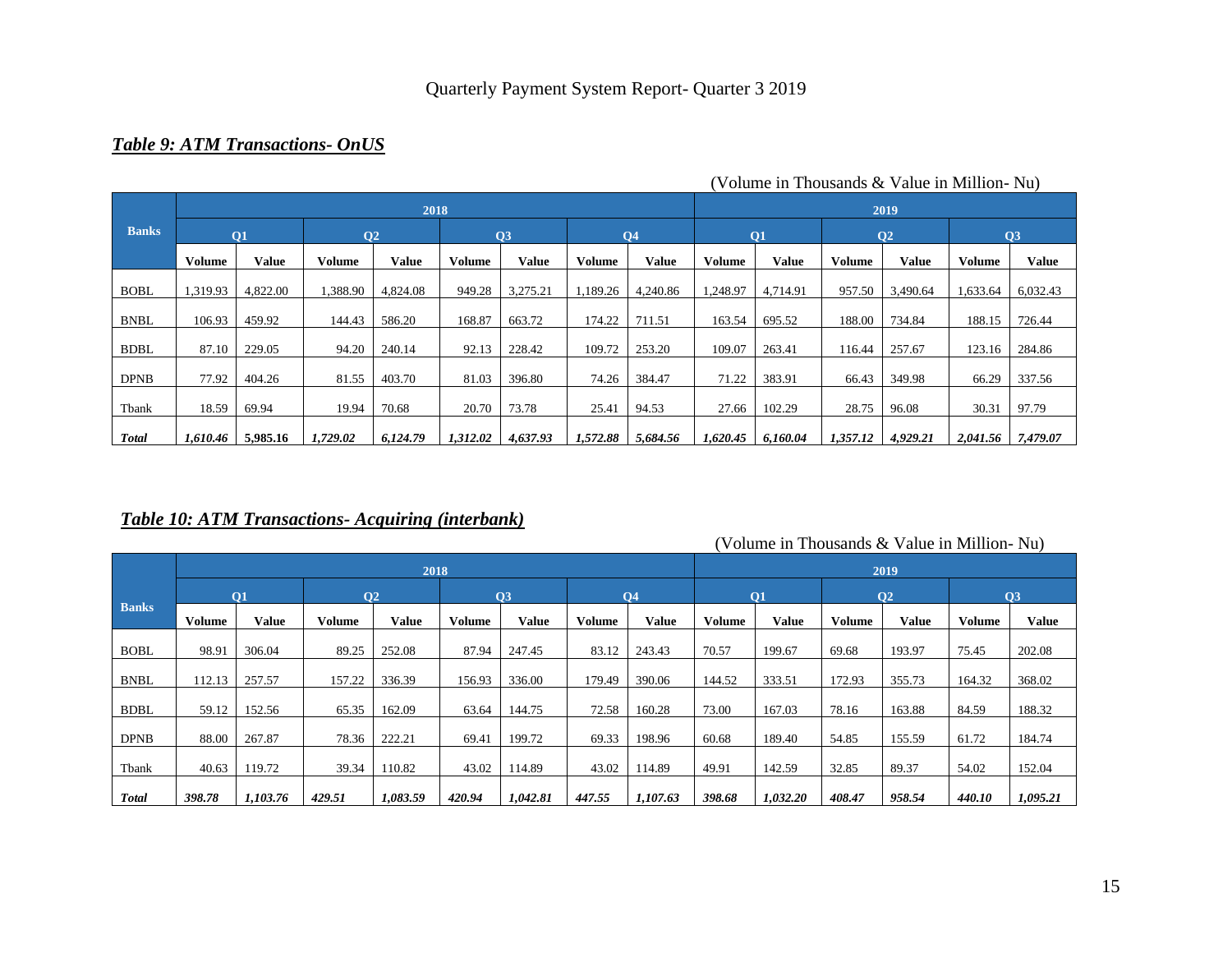### *Table 11: ATM Transactions- Issuing (interbank)*

|              |               |          |                | 2018         |               |              | 2019          |                |               |          |               |                |               |              |
|--------------|---------------|----------|----------------|--------------|---------------|--------------|---------------|----------------|---------------|----------|---------------|----------------|---------------|--------------|
| <b>Banks</b> | <b>O1</b>     |          | Q <sub>2</sub> |              | Q3            |              |               | Q <sub>4</sub> |               | Q1       |               | Q <sub>2</sub> | Q3            |              |
|              | <b>Volume</b> | Value    | Volume         | <b>Value</b> | <b>Volume</b> | <b>Value</b> | <b>Volume</b> | Value          | <b>Volume</b> | Value    | <b>Volume</b> | Value          | <b>Volume</b> | <b>Value</b> |
| <b>BOBL</b>  | 258.65        | 683.29   | 289.59         | 697.53       | 283.91        | 673.60       | 318.27        | 753.42         | 280.51        | 712.63   | 306.44        | 694.72         | 315.68        | 773.73       |
| <b>BNBL</b>  | 69.23         | 216.36   | 70.08          | 206.42       | 64.78         | 183.24       | 66.70         | 195.82         | 58.10         | 165.41   | 57.57         | 157.99         | 63.23         | 168.67       |
| <b>BDBL</b>  | 13.321        | 37.80    | 12.20          | 29.32        | 12.41         | 32.13        | 13.50         | 36.88          | 12.15         | 35.13    | 11.13         | 29.22          | 13.37         | 34.33        |
|              |               |          |                |              |               |              |               |                |               |          |               |                |               |              |
| <b>DPNB</b>  | 45.761        | 134.99   | 44.25          | 116.42       | 45.39         | 117.73       | 42.16         | 109.65         | 35.44         | 87.03    | 37.05         | 90.43          | 32.94         | 83.41        |
| Tbank        | 11.818        | 31.32    | 13.40          | 33.90        | 14.46         | 36.12        | 12.89         | 31.71          | 12.40         | 31.74    | 13.20         | 32.42          | 13.19         | 30.42        |
| <b>Total</b> | 398.78        | 1,103.76 | 429.51         | 1,083.59     | 420.94        | 1,042.81     | 453.52        | 1,127.47       | 398.59        | 1,031.94 | 425.39        | 1,004.78       | 438.41        | 1,090.56     |

#### (Volume in Thousands & Value in Million- Nu)

### *Table 12: PoS Transactions-On-Us*

|              |           |       |                 |              |        | $1.91$ and $1.1.1$ and $1.1.0$ and $1.00$ and $1.00$ |               |                |        |              |                 |              |               |              |
|--------------|-----------|-------|-----------------|--------------|--------|------------------------------------------------------|---------------|----------------|--------|--------------|-----------------|--------------|---------------|--------------|
|              |           |       |                 | 2018         |        |                                                      | 2019          |                |        |              |                 |              |               |              |
|              | <b>O1</b> |       | $\overline{O2}$ |              | Q3     |                                                      |               | Q <sub>4</sub> |        | Q1           | $\overline{O2}$ |              | Q3            |              |
| <b>Banks</b> | Volume    | Value | <b>Volume</b>   | <b>Value</b> | Volume | <b>Value</b>                                         | <b>Volume</b> | Value          | Volume | <b>Value</b> | <b>Volume</b>   | <b>Value</b> | <b>Volume</b> | <b>Value</b> |
| <b>BOBL</b>  | 6.33      | 22.41 | 8.95            | 30.97        | 9.34   | 37.53                                                | 6.66          | 31.38          | 2.81   | 13.15        | 2.55            | 13.76        | 2.65          | 13.14        |
| <b>BNBL</b>  | ۰         | -     | 0.14            | 0.15         | 0.10   | 0.24                                                 | 0.16          | 0.42           | 0.04   | 0.07         | 0.12            | 0.13         | 0.10          | 0.32         |
| Tbank        | 0.21      | 0.23  | 0.46            | 2.12         | 0.60   | 5.61                                                 | 0.33          | 2.85           | 0.09   | 0.04         | 0.25            | 0.40         | 0.47          | 1.04         |
| <b>Total</b> | 6.54      | 22.65 | 9.54            | 33.23        | 10.04  | 43.38                                                | 7.15          | 34.65          | 2.94   | 13.27        | 2.93            | 14.29        | 3.23          | 14.51        |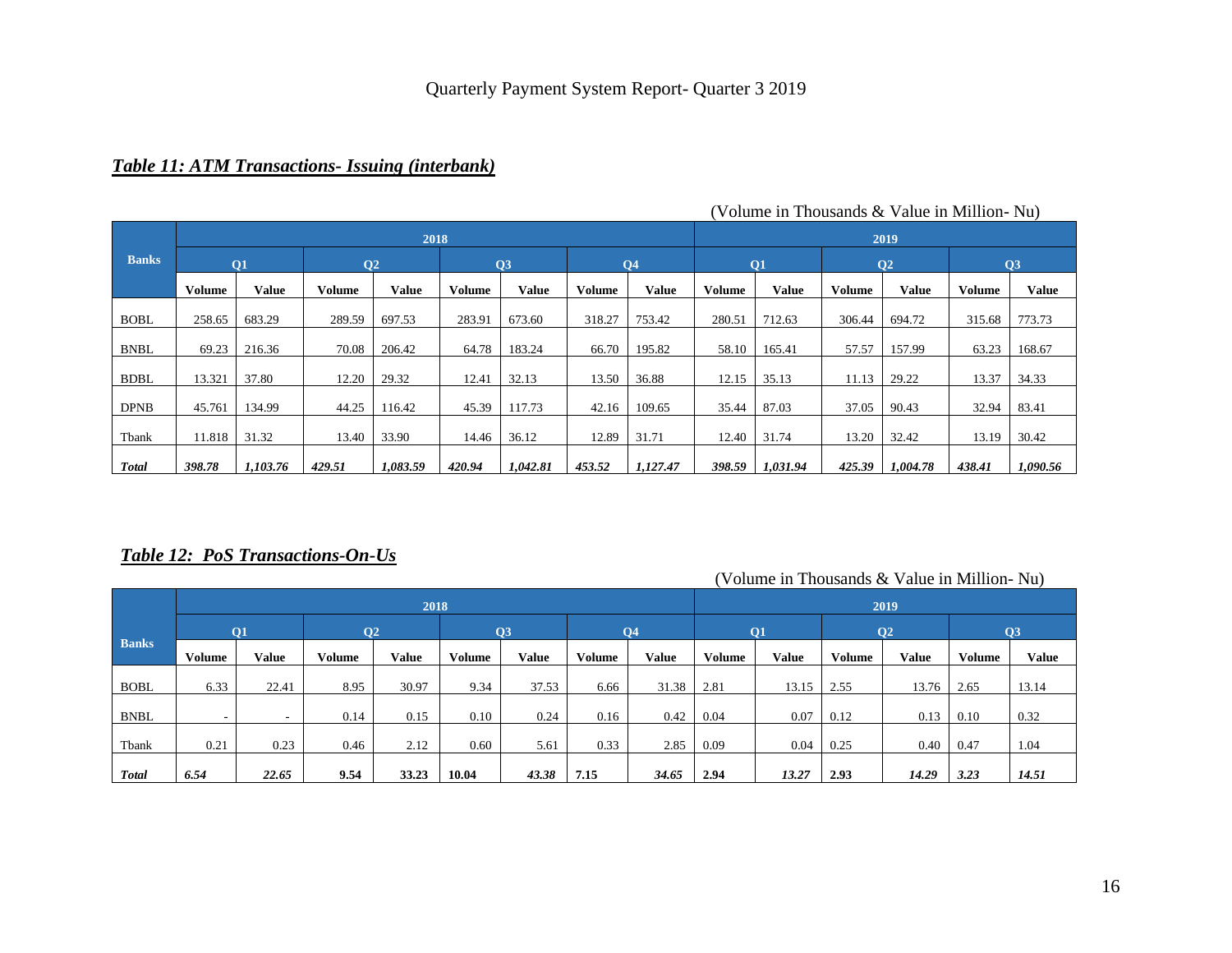### *Table 13: PoS Transactions (Acquiring)- Interbank*

|              |               |       |                          |              |               |                          | $\sim$ 0181110 in 11108060160 $\infty$ $\sim$ $\sim$ 0180 in 1411111011 $\sim$ |                          |               |                          |               |                          |               |              |  |
|--------------|---------------|-------|--------------------------|--------------|---------------|--------------------------|--------------------------------------------------------------------------------|--------------------------|---------------|--------------------------|---------------|--------------------------|---------------|--------------|--|
|              |               |       |                          | 2018         |               |                          |                                                                                |                          | 2019          |                          |               |                          |               |              |  |
| <b>Banks</b> | <b>O1</b>     |       | Q <sub>2</sub>           |              | Q3            |                          |                                                                                | $\overline{O4}$          |               | Q1                       |               | Q <sub>2</sub>           | Q3            |              |  |
|              | <b>Volume</b> | Value | <b>Volume</b>            | <b>Value</b> | <b>Volume</b> | <b>Value</b>             | <b>Volume</b>                                                                  | <b>Value</b>             | <b>Volume</b> | <b>Value</b>             | <b>Volume</b> | Value                    | <b>Volume</b> | <b>Value</b> |  |
| <b>BOBL</b>  | 0.98          | 2.50  | 1.54                     | 3.78         | 1.04          | 2.94                     | 0.61                                                                           | 1.75                     | 0.35          | 1.06                     | 0.39          | 1.12                     | 0.32          | 1.18         |  |
|              |               |       |                          |              |               |                          |                                                                                |                          |               |                          |               |                          |               |              |  |
| <b>BNBL</b>  | -             | -     | 0.12                     | 0.27         | 0.87          | 2.48                     | 0.19                                                                           | 0.73                     | 0.08          | 0.31                     | 0.57          | 2.83                     | 0.68          | 2.20         |  |
| <b>DPNB</b>  | ۰             |       | $\overline{\phantom{a}}$ |              | ۰             | $\overline{\phantom{a}}$ | $\overline{\phantom{a}}$                                                       | $\overline{\phantom{a}}$ |               | $\overline{\phantom{a}}$ |               | $\overline{\phantom{a}}$ | 0.11          | 0.02         |  |
| Tbank        | 1.33          | 3.34  | 3.06                     | 9.42         | 3.10          | 9.78                     | 2.96                                                                           | 11.19                    | 2.24          | 10.12                    | 4.45          | 15.52                    | 3.95          | 12.87        |  |
| <b>Total</b> | 2.31          | 5.84  | 4.71                     | 13.47        | 5.01          | 15.20                    | 3.76                                                                           | 13.67                    | 2.67          | 11.48                    | 5.41          | 19.48                    | 5.06          | 16.27        |  |

(Volume in Thousands & Value in Million- Nu)

### *Table 14: PoS Transactions (Issuing)- Interbank*

|              |               |              |                |              | volume in Thousands & value in Minimul-Tyu) |              |        |              |        |              |               |                |               |              |
|--------------|---------------|--------------|----------------|--------------|---------------------------------------------|--------------|--------|--------------|--------|--------------|---------------|----------------|---------------|--------------|
|              |               |              |                | 2018         |                                             |              | 2019   |              |        |              |               |                |               |              |
|              | <b>O1</b>     |              | Q <sub>2</sub> |              | Q3                                          |              |        | <b>O4</b>    |        | Q1           |               | Q <sub>2</sub> | Q3            |              |
| <b>Banks</b> | <b>Volume</b> | <b>Value</b> | Volume         | <b>Value</b> | Volume                                      | <b>Value</b> | Volume | <b>Value</b> | Volume | <b>Value</b> | <b>Volume</b> | <b>Value</b>   | <b>Volume</b> | <b>Value</b> |
| <b>BOBL</b>  | 1.14          | 2.98         | 2.70           | 8.77         | 2.67                                        | 8.76         | 2.78   | 10.81        | 2.05   | 9.82         | 4.46          | 16.98          | 3.99          | 13.79        |
| <b>BNBL</b>  | N/A           | N/A          | 1.06           | 2.70         | 0.08                                        | 0.12         | 0.85   | 2.59         | 0.44   | 1.24         | 0.82          | 2.16           | 0.63          | 1.82         |
| <b>BDBL</b>  | 0.04          | 0.07         | 0.07           | 0.12         | 0.05                                        | 0.20         | 0.05   | 0.07         | 0.01   | 0.03         | 0.01          | 0.01           | 0.02          | 0.06         |
| <b>DPNB</b>  | 0.56          | 1.02         | 0.75           | 1.46         | 0.52                                        | 0.97         | 0.05   | 0.08         | 0.13   | 0.34         | 0.22          | 0.36           | 0.24          | 0.40         |
| Tbank        | 0.06          | 0.12         | 0.14           | 0.40         | 0.09                                        | 0.50         | 0.04   | 0.12         | 0.02   | 0.06         | 0.04          | 0.07           | 0.02          | 0.06         |
| <b>Total</b> | 1.80          | 4.19         | 4.71           | 13.47        | 3.41                                        | 10.55        | 3.76   | 13.67        | 2.66   | 11.48        | 5.54          | 19.58          | 4.90          | 16.11        |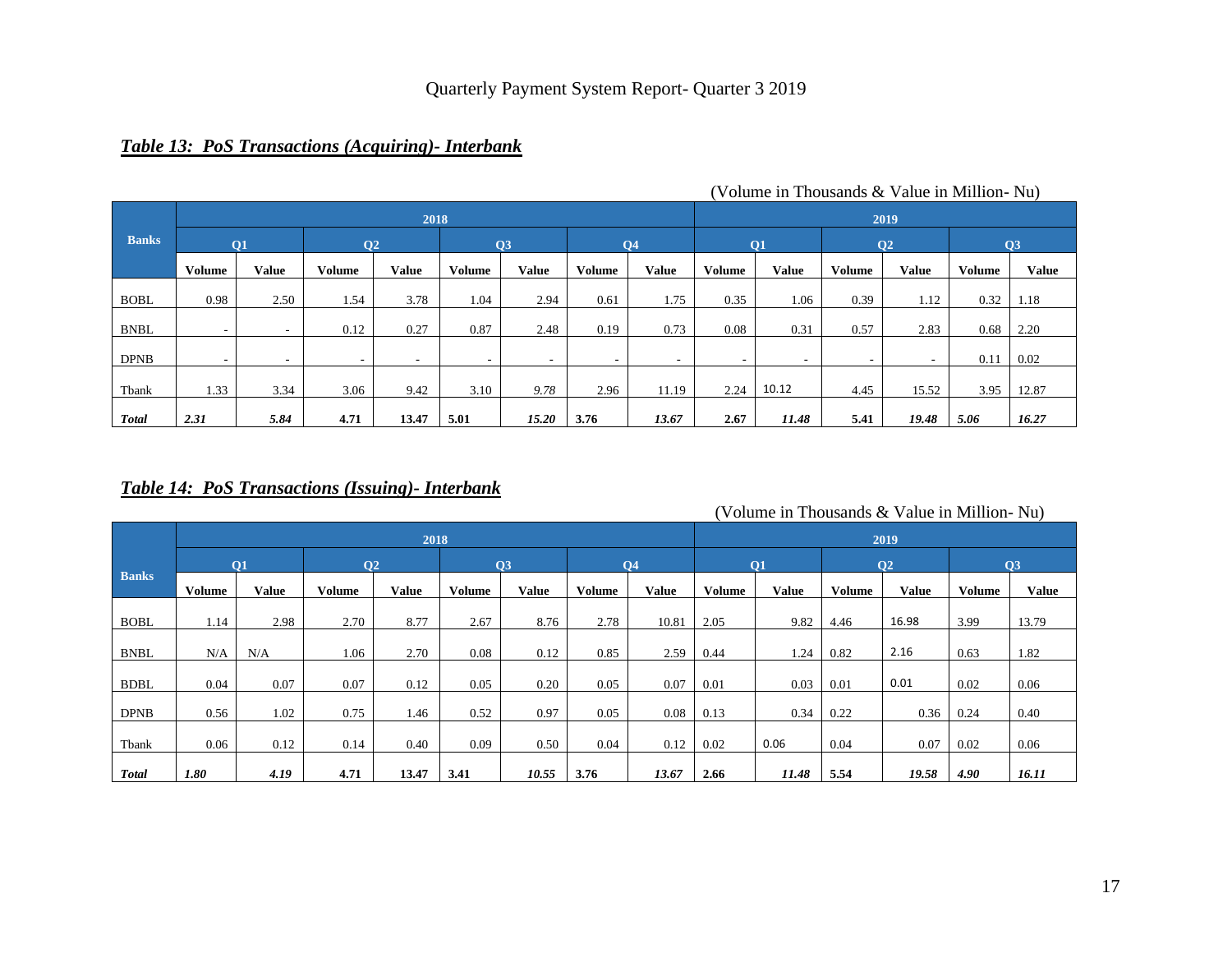# *Table 15: Rupay Transactions- ATM*

|              |                      |              |           | (Value in Million-Nu) |  |  |  |  |  |  |  |  |
|--------------|----------------------|--------------|-----------|-----------------------|--|--|--|--|--|--|--|--|
|              | 2019                 |              |           |                       |  |  |  |  |  |  |  |  |
| <b>Banks</b> | <b>O<sub>2</sub></b> |              | <b>O3</b> |                       |  |  |  |  |  |  |  |  |
|              | Volume               | <b>Value</b> | Volume    | <b>Value</b>          |  |  |  |  |  |  |  |  |
| <b>BOBL</b>  | 271                  | 1.36         | 286       | 1.01                  |  |  |  |  |  |  |  |  |
| <b>BNBL</b>  | 280                  | 0.87         | 547       | 0.81                  |  |  |  |  |  |  |  |  |
| <b>BDBL</b>  | 101                  | 0.25         | 239       | 0.59                  |  |  |  |  |  |  |  |  |
| <b>DPNB</b>  | 123                  | 0.53         | 529       | 2.09                  |  |  |  |  |  |  |  |  |
| Tbank        | 80                   | 0.27         | 84        | 0.15                  |  |  |  |  |  |  |  |  |
| <b>Total</b> | 855                  | 3.28         | 1685      | 4.66                  |  |  |  |  |  |  |  |  |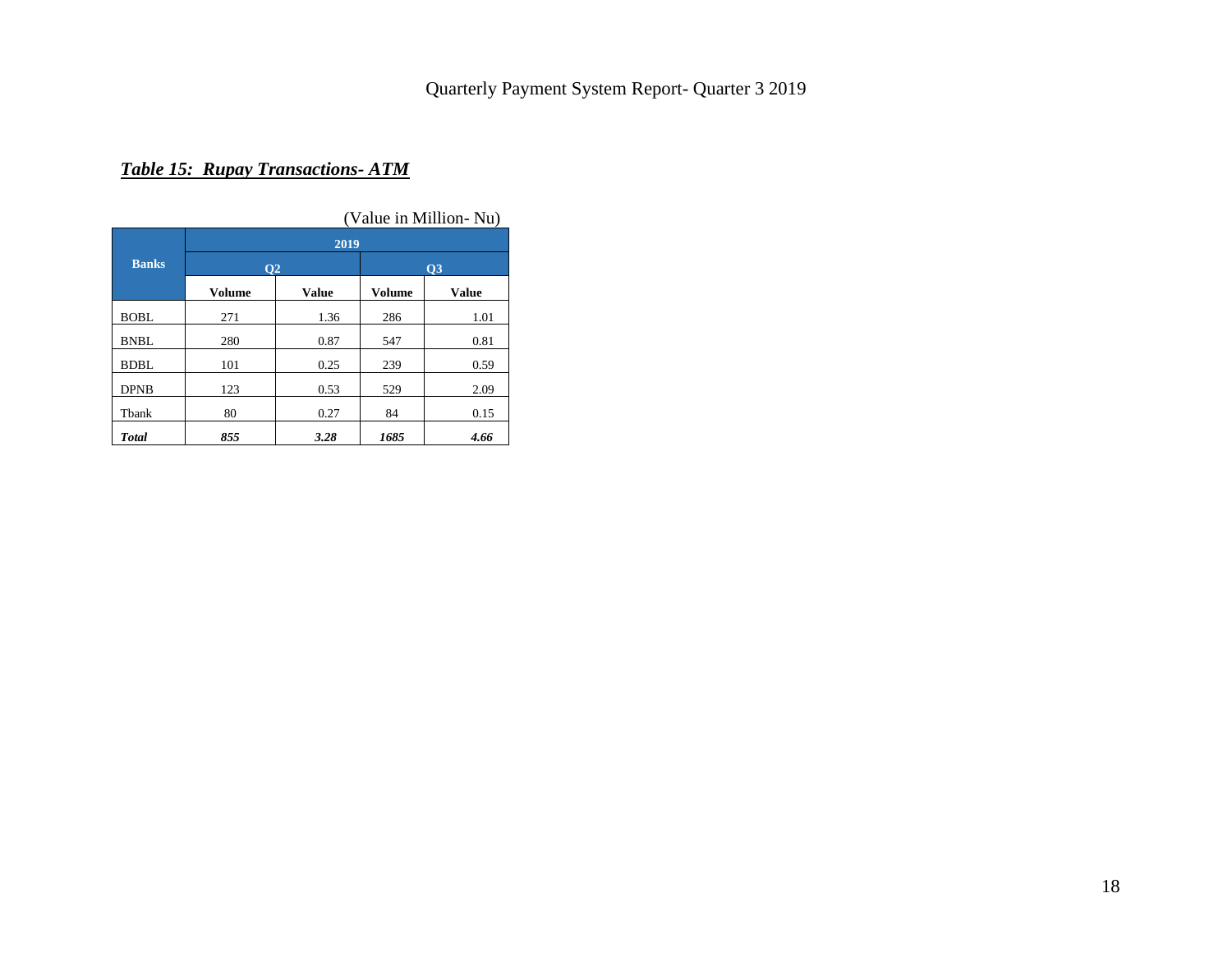# *Table 16: E-money Transactions*

|                          |               |                          |                | 2018                     |               |                          | 2019          |              |               |                |               |              |  |  |
|--------------------------|---------------|--------------------------|----------------|--------------------------|---------------|--------------------------|---------------|--------------|---------------|----------------|---------------|--------------|--|--|
| <b>Types of service</b>  |               | <b>O2</b>                |                | Q3                       |               | <b>O4</b>                |               | Q1           |               | Q <sub>2</sub> |               | Q3           |  |  |
|                          | <b>Volume</b> | <b>Value</b>             | <b>Volume</b>  | <b>Value</b>             | <b>Volume</b> | <b>Value</b>             | <b>Volume</b> | <b>Value</b> | <b>Volume</b> | <b>Value</b>   | <b>Volume</b> | <b>Value</b> |  |  |
| <b>BPC</b> bill Payment  |               |                          |                |                          |               |                          | 13.00         | 12,446.00    | 26.00         | 10,802.00      | 27.00         | 9,198.00     |  |  |
| Landline Auto settlement | 17.00         | 4,002.50                 | 35.00          | 7,926.00                 | 24.00         | 4,393.00                 | 17.00         | 5,171.00     | 22.00         | 7,687.00       | 29.00         | 7,977.00     |  |  |
| Broadband                | 40.00         | 21,061.00                | 120.00         | 58,880.00                | 133.00        | 98,698.00                | 97.00         | 58,390.00    | 154.00        | 83,446.00      | 106.00        | 68,189.00    |  |  |
| Postpaid                 | 14.00         | 24,093.00                | 38.00          | 65,728.00                | 24.00         | 30,731.00                | 19.00         | 44,853.00    | 51.00         | 68,010.31      | 38.00         | 49,005.00    |  |  |
| Prepaid                  | 938.00        | 60,424.00                | 1,525.00       | 114,012.00               | 1,438.00      | 108,633.00               | 1,571.00      | 122,666.00   | 3,266.00      | 330,583.00     | 4,095.00      | 446,871.00   |  |  |
| Add from Bank            |               | $\overline{\phantom{a}}$ | $\sim$         |                          | ٠             |                          | 932.00        | 1,220,134.00 | 1,792.00      | 1,478,154.00   | 1,906.00      | 2,025,035.60 |  |  |
| Sent to Bank             |               | $\overline{\phantom{a}}$ | $\sim$         |                          |               |                          | 302.00        | 690,318.00   | 454.00        | 920,086.00     | 455.00        | 1,204,657.60 |  |  |
| Cash In                  | $\sim$        | $\overline{\phantom{a}}$ | $\sim$         | $\overline{\phantom{a}}$ |               | $\overline{\phantom{a}}$ | 22.00         | 140,650.00   | 33.00         | 139,750.00     | 40.00         | 174,445.00   |  |  |
| Cash Out                 | $\sim$        | $\overline{\phantom{a}}$ | $\blacksquare$ | $\overline{\phantom{a}}$ | ٠             | ٠                        | 103.00        | 347,650.00   | 103.00        | 330,120.00     | 162.00        | 445,810.00   |  |  |
| Total                    | 1.009.00      | 109,580.50               | 1,718.00       | 246,546.00               | 1,619.00      | 242,455.00               | 3,076.00      | 2,642,278.00 | 5,901.00      | 3,368,638.31   | 6,858.00      | 4,431,188.20 |  |  |
|                          |               |                          |                |                          |               |                          |               |              |               |                |               |              |  |  |
| Subscriber Base          |               |                          |                |                          |               |                          | 47,925.00     |              | 49,165.00     |                | 50,135.00     |              |  |  |
| Merchants                |               |                          |                |                          |               |                          |               | 3.00         |               | 7.00           |               |              |  |  |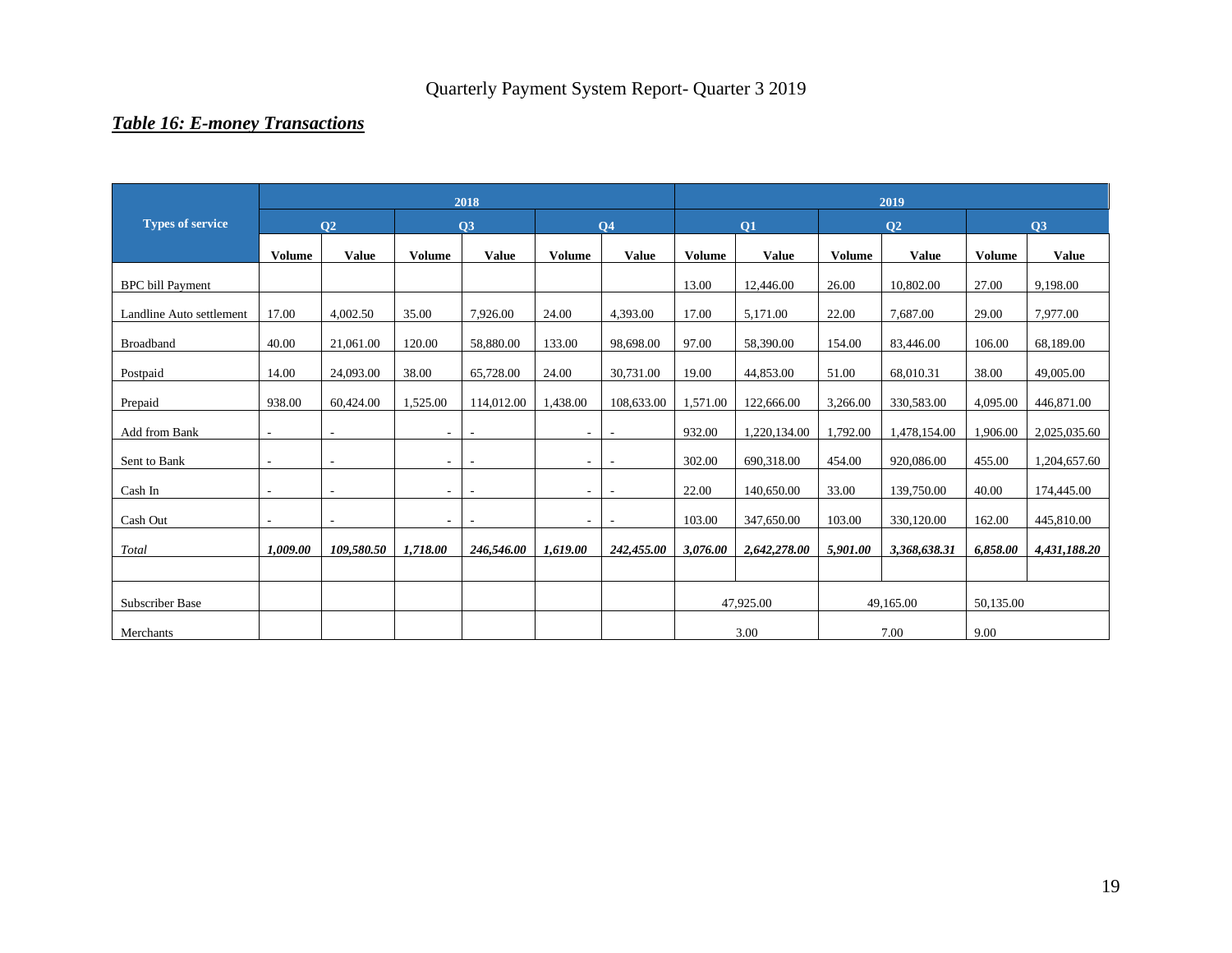# *Table 17: SWIFT Transactions-2018*

|                      |           | 2018              |                    |           |                          |                    |           |                          |                           |           |                          |                           |  |  |  |
|----------------------|-----------|-------------------|--------------------|-----------|--------------------------|--------------------|-----------|--------------------------|---------------------------|-----------|--------------------------|---------------------------|--|--|--|
| <b>Currency</b>      |           | <b>O1</b>         |                    |           | Q <sub>2</sub>           |                    |           | Q3                       |                           |           | <b>Q4</b>                |                           |  |  |  |
|                      | Volume    | Value<br>(Inflow) | Value<br>(Outflow) | Volume    | <b>Value</b><br>(Inflow) | Value<br>(Outflow) | Volume    | <b>Value</b><br>(Inflow) | <b>Value</b><br>(Outflow) | Volume    | <b>Value</b><br>(Inflow) | <b>Value</b><br>(Outflow) |  |  |  |
| US Dollar (USD)      | 10530.00  | 98.87             | 73.56              | 9509.00   | 71.96                    | 82.30              | 9830.00   | 82.62                    | 75.27                     | 9220.00   | 77.71                    | 9.44                      |  |  |  |
| Euro                 | 394.00    | 1.29              | 2.25               | 358.00    | 1.07                     | 2.60               | 341.00    | 0.95                     | 1.69                      | 373.00    | 1.99                     | 0.27                      |  |  |  |
| Pound Sterling (GBP) | 87.00     | 0.09              | 0.14               | 100.00    | 0.09                     | 0.22               | 104.00    | 0.17                     | 0.39                      | 98.00     | 0.17                     | 0.04                      |  |  |  |
| Japanese Yen (JPY)   | 68.00     | 9.81              | 129.91             | 95.00     | 27.17                    | 80.99              | 103.00    | 20.37                    | 94.86                     | 64.00     | 59.84                    | 6.56                      |  |  |  |
| Swiss Franc (CHF)    | 49.00     | 0.07              | 63.97              | 27.00     | 0.02                     | 87.51              | 39.00     | 0.11                     | 0.40                      | 35.00     | 0.08                     | 0.06                      |  |  |  |
| Singapore Dollar     | 69.00     | 0.04              | 3.36               | 62.00     | 0.02                     | 0.38               | 80.00     | 0.06                     | 0.65                      | 73.00     | 0.02                     | 0.04                      |  |  |  |
| Canadian Dollar      | 0.00      | 0.00              | 3.91               | 0.00      | 0.00                     | 1.42               | 3.00      | 0.01                     | 0.01                      | 5.00      | 0.01                     | 0.16                      |  |  |  |
| Australian Dollar    | 2139.00   | 9.66              | 0.81               | 2249.00   | 7.18                     | 1.35               | 2165.00   | 9.17                     | 1.81                      | 1585.00   | 4.85                     | 0.20                      |  |  |  |
| Danish Kroner        | $0.00\,$  | 0.00              | 0.00               | 0.00      | 0.00                     | 0.00               | 1.00      | 0.00                     | 0.00                      | 0.00      | 0.00                     | 0.00                      |  |  |  |
| <b>Total</b>         | 13,336.00 | 119.83            | 277.91             | 12,400.00 | 107.50                   | 256.77             | 12,666.00 | 113.46                   | 98.04                     | 11,453.00 | 144.68                   | 3.89                      |  |  |  |

(Value in Million- Nu)